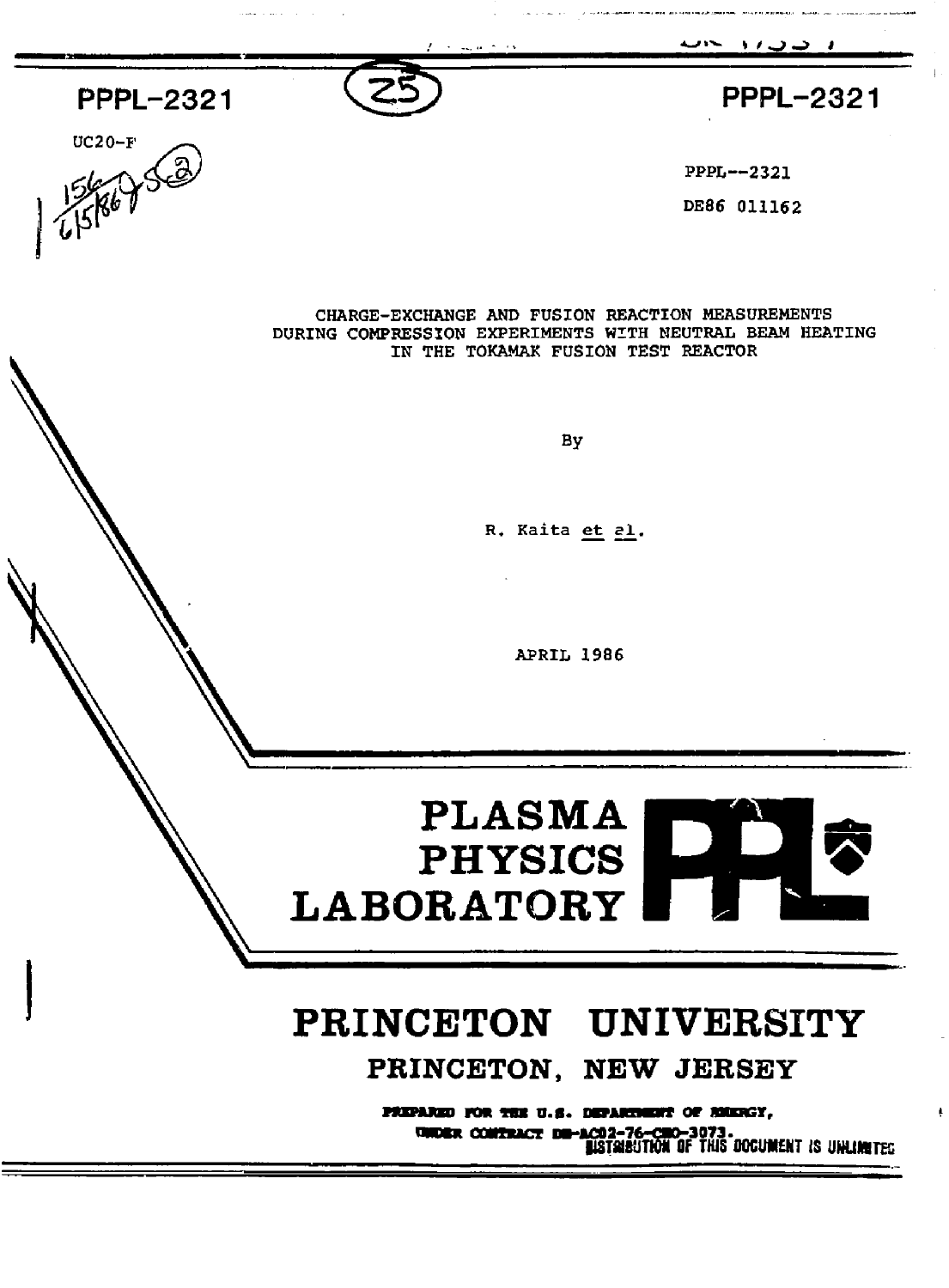### **NOTICE**

This report was prepared as an account of work sponsored by the United States Government. Neither the United States nor the United States Department of Energy, nor any of their employees, nor any of their contractors. subcontractors, or their employees, makes any warranty, express or implied, or assumes any legal liability or responsibility for the accuracy, completeness or usefulness of any information, apparatus, product or process disclosed, or represents that its use would not infringe privately owned rights.

Printed in the United States of America

Available from:

National Technical Information Service U.S. Department of Commerce 5285 Port Royal Road Springfield, Virginia 22161

Price Printed Copy \$ \_  $\rightarrow$  ; Microfiche \$4.50

|             | <b>NTIS</b>   |                         |
|-------------|---------------|-------------------------|
| *Pages      | Selling Price |                         |
| $1 - 25$    | 57.00         | For documents over 600  |
| $25 - 50$   | \$8,50        | pages, add \$1.50 for   |
| $51 - 75$   | \$10,00       | each additional 25-page |
| 76~100      | \$11,50       | increment.              |
| 101-125     | \$13,00       |                         |
| 126-150     | \$14,50       |                         |
| 151-175     |               |                         |
| 176-200     | \$17.50       |                         |
| 201–225     | \$19.00       |                         |
| 226-250     | \$20,50       |                         |
| $251 - 275$ | \$22,00       |                         |
| 276-300     | \$23,50       |                         |
| $301 - 325$ | \$25,00       |                         |
| 326-350     | \$26.50       |                         |
| 351-375     | \$28,00       |                         |
| 376-400     | \$29,50       |                         |
| $401 - 425$ | \$31.00       |                         |
| 426-450     | \$32,50       |                         |
| $451 - 475$ | \$34,00       |                         |
| 476-500     | \$35,50       |                         |
| 500-525     | \$37,00       |                         |
| $526 - 550$ | \$38.50       |                         |
| 551-575     | \$40,00       |                         |
| 567-600     | \$41.50       |                         |
|             |               | \$16,00                 |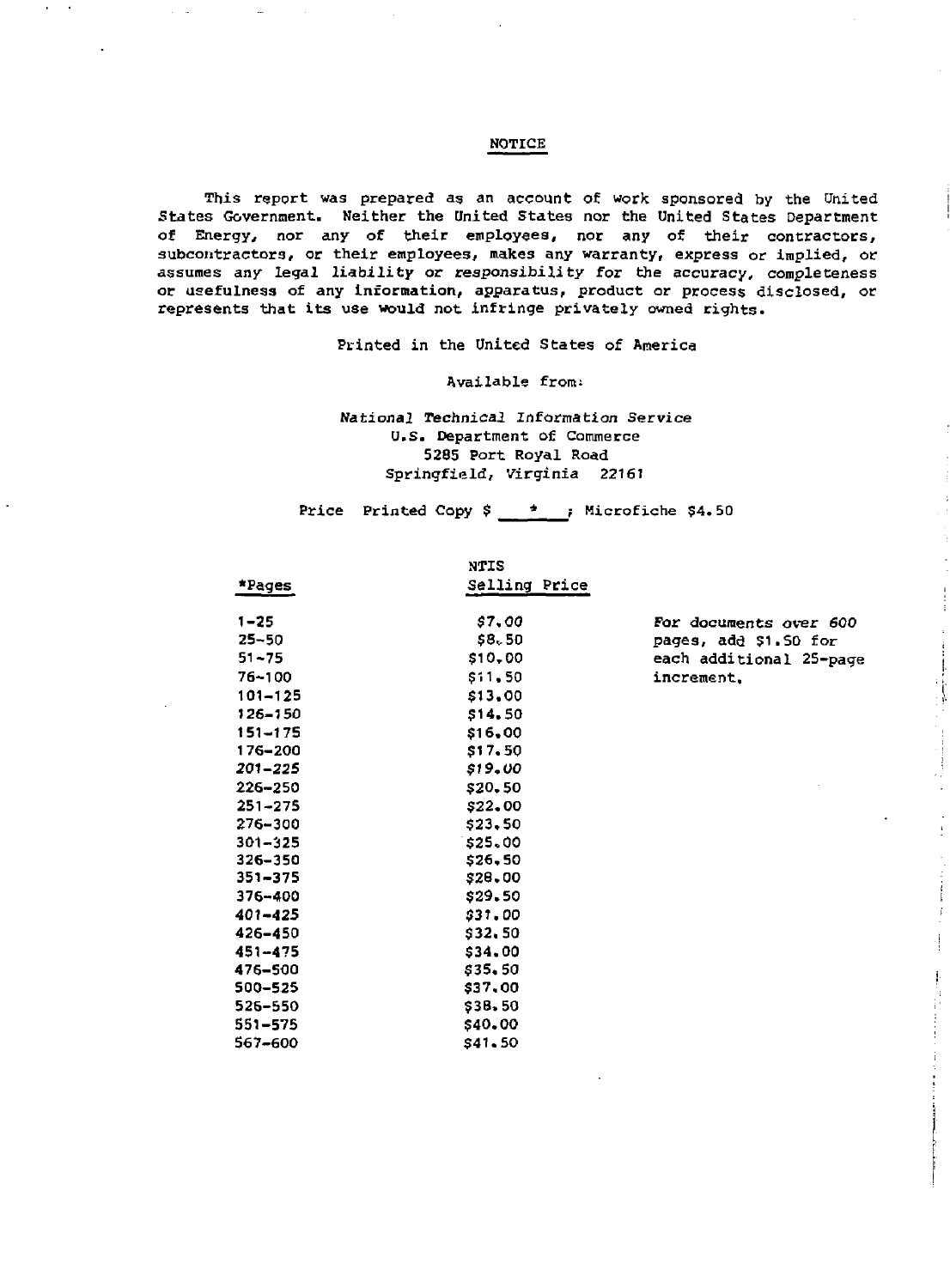**MASTER** 

CHARGE-EXCHANGE AND FUSION REACTION MEASUREMENTS DURING COMPRESSION EXPERIMENTS WITH NEUfRAL BEAM HEATING IN THE TOKAMAK FUSION TEST REACTOR

R. Kaita, W.W. Heidbrink, G.W. Hammett, A.A. Chan, A.C. England<sup>+</sup> H.W. Hendel,\* S.S. Medley, E. Nieschmidt,  $\Delta$  A.L. Roquemore, S.D. Scott, J.D. Strachan, G.D. Tait, G. Taylor, C.E. Thomas,\*

and K.-I.. Wong

Plasma Physics Laboratory, Princeton University

Princeton, Pew Jersey 0R544

# ABSTRACT

Adiabatic toroidal compression experiments were performed in conjunction with high power neutral beam injection in the Tokamak Fusion Test Reactor (TFTR). Acceleration of beam ions to energies nearly twice the injection energy was measured with s charge-exchange neutral particle analyzer. Measurements were also made of 2.5 MeV neutrons and 15 MeV protons produced in fusion reactions between the deuterium beam ions and the thermal deuterium and  ${}^{3}$ He ions, respectively. When the plasma was compressed, the  $d(d,n)^3$ He fusion reaction rate increased a factor of five, and the  $3\text{He}(d,p)^4$ He rate by a factor of twenty. These data were simulated with a bounce-averaged Fokker-Planck program, which assumed conservation of angular momentum and magnetic moment during compression. The results indicate that the beam ion acceleration was consistent with adiabatic scaling.

\*On leave from RCA David Sarnoff Research Center, Princeton, NJ 08540. <sup>+</sup> Oak Ridge National Laboratory, Oak Ridge, TH 37831. ^Georgia Institute of Technology, Atlanta, GA 30332. A Idaho Rational Engineering Laboratory, Idaho Falls, ID 83415.

**IKTRIEUTHM <sup>0</sup> f 1Hl <sup>S</sup> HKUMENT IS UHUMT»**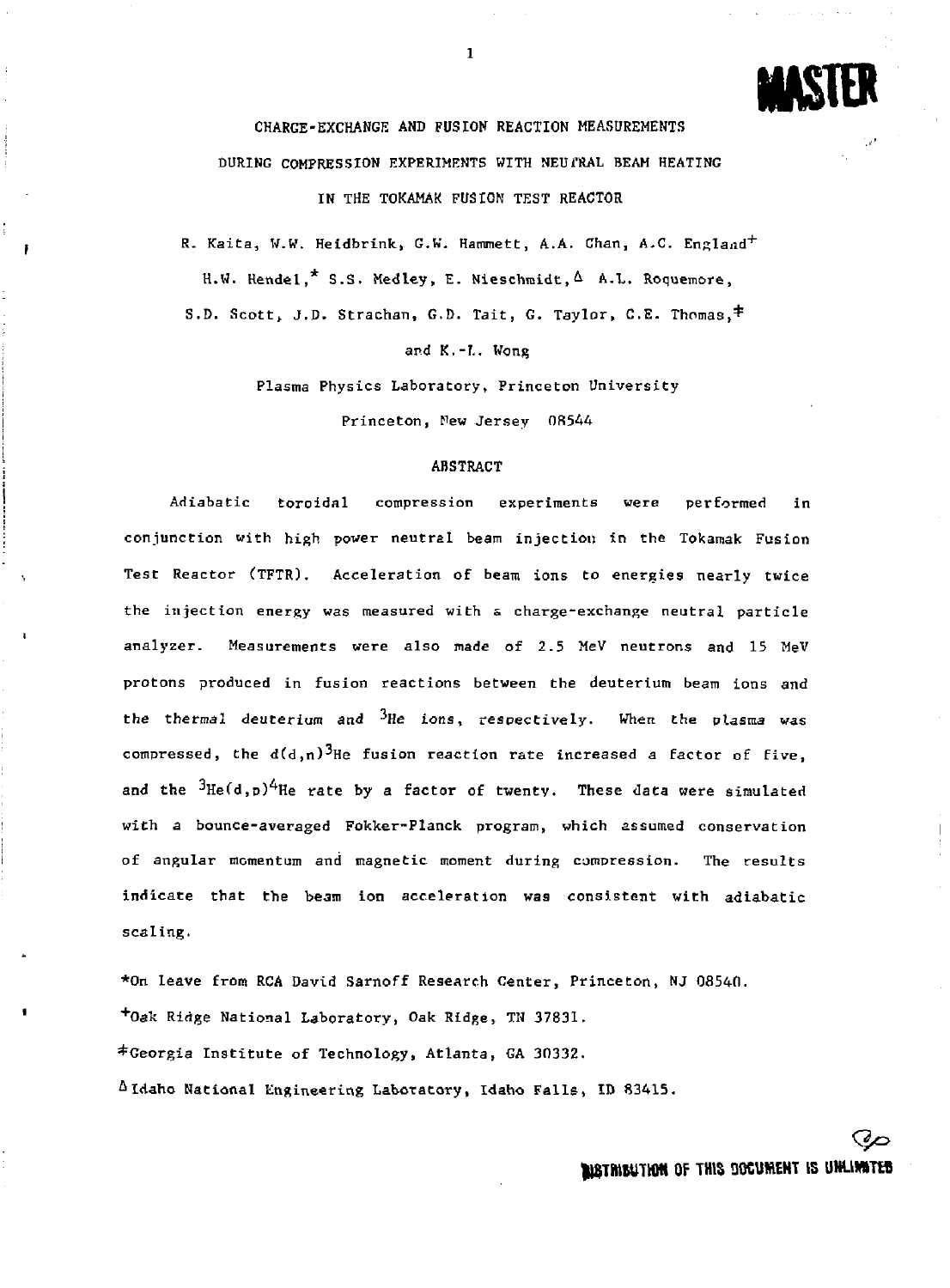### I. Introduction

Adiabatic toroidal compression has been proposed as a means of directly heating tokamak plasmas.<sup>1</sup> The process has been predicted to accelerate beam ions to energies that provide the optimum ratio or fusion reaction rate to plasma drag, thereby avoiding the complexities of excessively high beam injection voltages.<sup>1</sup> The first experiments of this kind were performed in the ATC tokamak,<sup>2</sup> and the compressional heating of o'nmic plasmas in TFTR has been successfully demonstrated.<sup>3</sup> Preliminary measurements of the acceleration of beam ions during compression of neutral-beam-heated plasmas were reported recently.<sup>4</sup> This paper extends that work by providing the details of the experimental and computational procedures used to obtain these results, and includes a more comprehensive set of charge-exchange neutral and fusion-reaction product data under a variety of plasma conditions.

Approximately two megawatts of deuterium neutral beams were injected tangentially into deuterium plasmas at two different plasma densities-The beams were injected for a time interval of either 200 msec or 500 msec immediately preceding compression, and the plasma major radius was subsequently compressed from  $3$  m to  $2.17$  m in 15 msec, a time short compared to the collisional relaxation time of the beam ion distribution in the plasma. In some discharges, the beams were kept on during compression, and in others, the major radius was only compressed to  $2.58$  m.

 $\ddot{\phantom{a}}$ 

Fast ion distributions were measured with a horizontally scanning, charge-exchange neutral analyzer (CENA).<sup>5</sup> Fission chamber and plastic scintillator detectors measured the fusion neutron yield as a function of time.<sup>5</sup> Prior to beam injection,  ${}^{3}$ He was added to the plasma to provide a target for the  ${}^{3}$ He(d,p) $\alpha$  reaction. The anergetic protons were then detected with silicon surface barrier detectors.<sup>7</sup>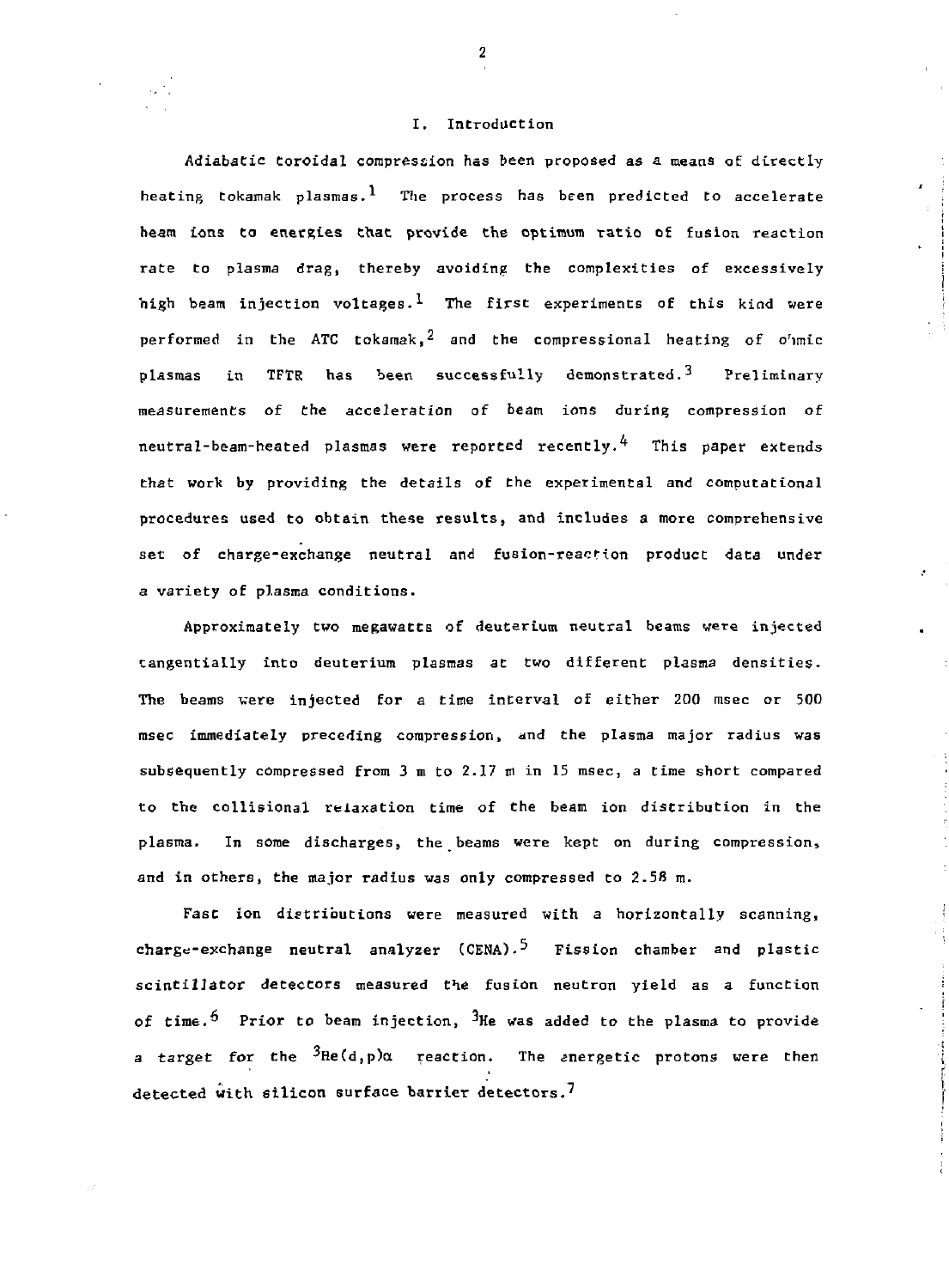A bounce-averaged Fokker-Planck program<sup>8</sup> was used to simulate the fast ion slowing-down energy spectra before and after compression. The code first performed the calculation of neutral beam infection prior to compression, and the resulting fast ion distribution function was stored. The plasma profiles were subsequently changed to reflect compression, and the fast ion distribution was correspondingly varied assuming conservation of angular momentum and magnetic moment. The slowing-doun spectra were then calculated as this new distribution underwent collisional relaxation. Both the neutron production and the proton yield from the  $H^3He(d,p)\alpha$  reaction were also calculated with the Fokker-Planck program. The beam ions, accelerated by the compression, were allowed to decelerate by Coulomb drag on the background plasma. The results of the simulations indicate that the time evolution and change in relative magnitude of these fusion product yields due to compression are close to theoretical expectations.

### II. Fast Ion Diagnostics

### A. Fast Neutral Analyzer Measurements

Two charge-exchange neutral analyzer (CENA) modules were used to measure the slowing-down distribution of beam ions before and after compression. The CENA modules were installed on a movable cart that allowed them to view the plasma along sightlines in the horizontal midplane of TFTR (Figs. 1 and 2). To ensure that fast neutrals would be detected after the plasma was compressed to its final major radius  $(R = 2.17 \text{ m})$ , one of the modules was aimed at a tangency radius (distance of closest approach of its sightline to the centerline of TFTR) of 2.19 m.

The CENA modules have a 180-degree "dee-shaped" region of parallel electric and magnetic fields for mass and energy resolution, respectively.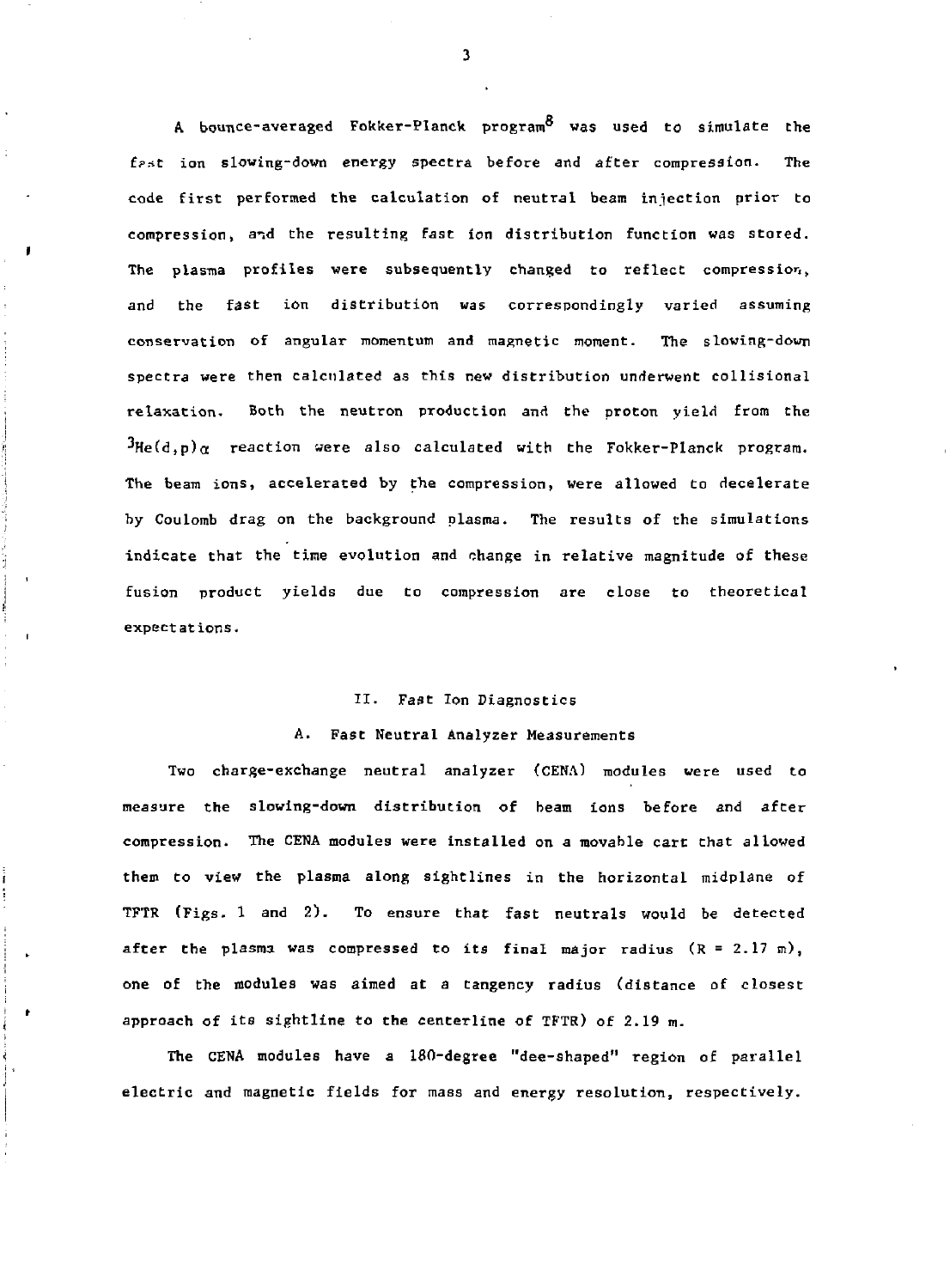A channel electron multiplier array provides single particle detection capability along the focal plane of the "dee" sector. The microchannel plates in this array are divided into columns for each of the three mass species (hydrogen, deuterium, and tritium), and each column is divided in turn into 75 energy anodes. Approximately half of the 225 available anodes are typically instrumented with amplifiers and pulse-counting electronics, so each mass column has about thirty-five channels for energy analysis. Fast neutral spectra were obtained up to energies of 200 keV.

# B. Neutron Measurements

Neutrons from the  $d(d,n)$  fusion reaction were measured with a plastic scintillator and with fission chamber detectors. The stilbene scintillator was mounted between toroidal field coils just outside the TFTR vacuum vessel  $(R \sim 3.95 \text{ m})$  at the midplane. The positioning of the detector, together with the fact that a full-energy neutron tends to produce more light in the scintillator than a neutron that is degraded in energy, implies that the signal from the scintillator is dominated by neutrons with energies close to the "virgin" energies. The other detector uced in these measurements was a  $^{238}$ U fission chamber detector placed on the floor of TFTR, 1.84 m below the plasma midplane of TFTR, at E = 4.3 m. This detector is sensitive to neutrons above 1 MeV, so that neutrons that have lost little energy in scattering are expected to dominate the signal measured by this detector.

During compression, the absolute efficiency (i.e., the ratio of neutron counts to total emission) of these two detectors changes as a function of time as the neutron source moves in major radius. The raw signals from the two detectors during compression are plotted in Fig. 3a. To within 10%, the two signals are identical, indicating that the two detectors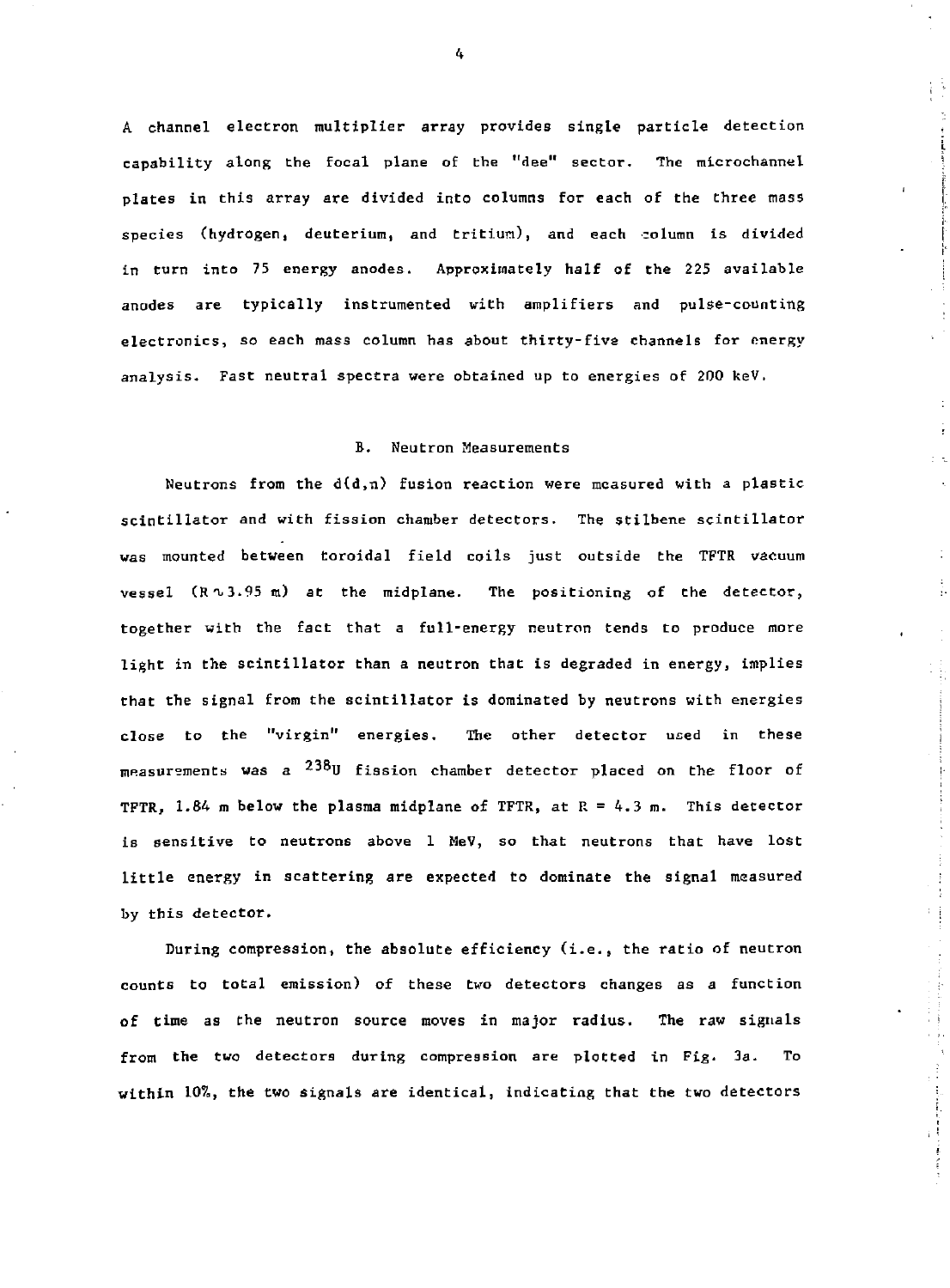have nearly the Game detector efficiency dependence on major radius. Figure 3b shows calibration curves for the two detectors. The scintillator calibration is the detection efficiency as a function of major radius of a scintillator that measures virgin neutrons from a toroidal ring source.<sup>9</sup> The calibration curve for the  $^{238}$ U detector was obtained by positioning a <sup>252</sup>Cf radioactive source inside the vacuum vessel at the toroidal location of the detector, and measuring the count rate as a function of major radius. A more sensitive fission detector (polyethylene-moderated  $235y$ ), having a similar sensitivity to radial plasma motion as the  $^{238}$ U detector, but with a detection efficiency nearly independent of energy, was used in this calibration measurement.

It should be noted that although the two calibrations agree to within 10% (Fig. 3a), they both tend to overestimate the sensitivity to radial motion of the plasma. The scintillator calibration curve neglects the contribution of neutrons that reach the detector after scattering off the inner wall or field coils. (The flux of these scattered neutrons is expected to be relatively insensitive to the radial position of the plasma.) Monte Carlo calculations suggest that the scattered flux of neutrons above 1.9 MeV is between  $15\frac{10}{9}$  and  $50\frac{11}{9}$  of the uncollided flux. The fission detector calibration curve was measured at the toroidal location nearest the detector. During plasma operation, the neutron source has a larger toroidal extent (65 degrees FWHM). The radial sensitivity of the detection efficiency for this extended neutron source is expected to be weaker than measured during the calibration. In our analysis, we have used the scintillator calibration curve (Fig. 3b), but this may overestimate the enhancement to the neutron production by as much as 25%.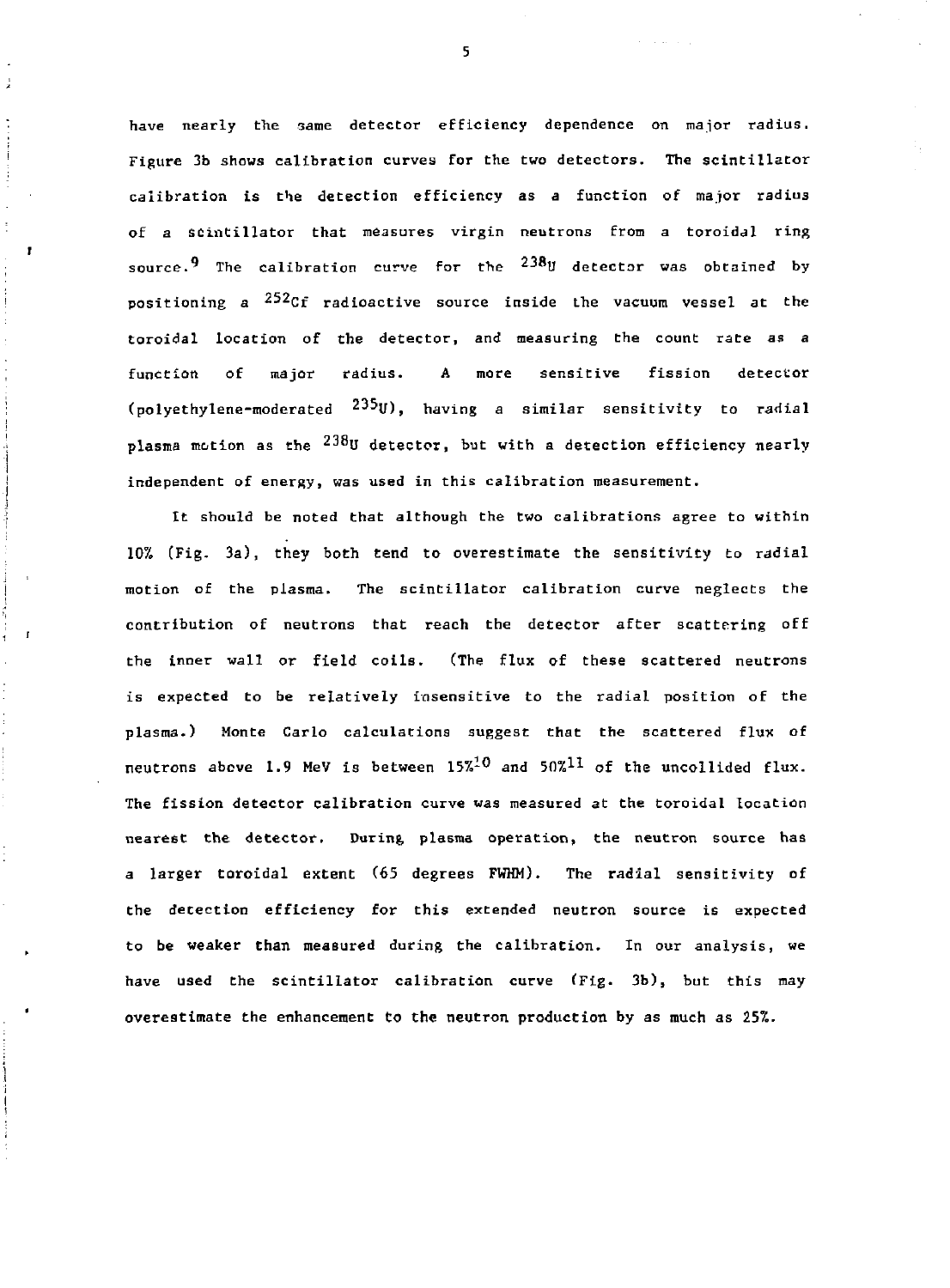### C. Proton Measurements

A small amount of <sup>3</sup>He gas was introduced into the deuterium plasma about 250 msec before compression. The 15 MeV protons from the  ${}^{3}He(d,p)$ reaction were detected using a silicon before surface barrier detector mounted at the bottom of the TFTR vacuum vessel (Fig. 4). The detector was shielded from plasma particles and other fusion products by an O.lfimm stainless steel foil. The collimating apertures of the detector were relatively wide, about 14 degrees (FWHM) in pitch angle. Calculations indicate that the probability of detecting the 15 MeV protons was a factor of one to four greater in the precompressed plasma than in the postcompressed plasma.<sup>12</sup> This is because the proton orbits accessible to the detector originated closer to the magnetic axis, where the bulk of the fusion reactions occur, in the precompressed plasma (Fig. 4).

The calculated proton detection efficiency is more uncertain in TFTR than in previous experiments<sup>12</sup> because the TFTR first wall structures (bellows cover plates) obstruct many of the protons that would otherwise reach the detector, and small uncertainties in the position of the plates result in large uncertainties in the proton flux at the detector. Substantial uncertainties of about 507. ate also associated with the fact that the exact distribution in minor radius of the  $d^2$ He reactions is not known. The data in Sec. Ill are corrected to reflect our best estimate of the proton detection, but the comparison of the precompression and postcompression values is only accurate to *a* factor of two.

### III. Experimental Results

Figure 5a shows the fast ion slowing-down spectra before and after compression for a low density plasma. The solid lines in Fig. 5a and in all subsequent plots **are** derive from Fokker-Flanck calculations, which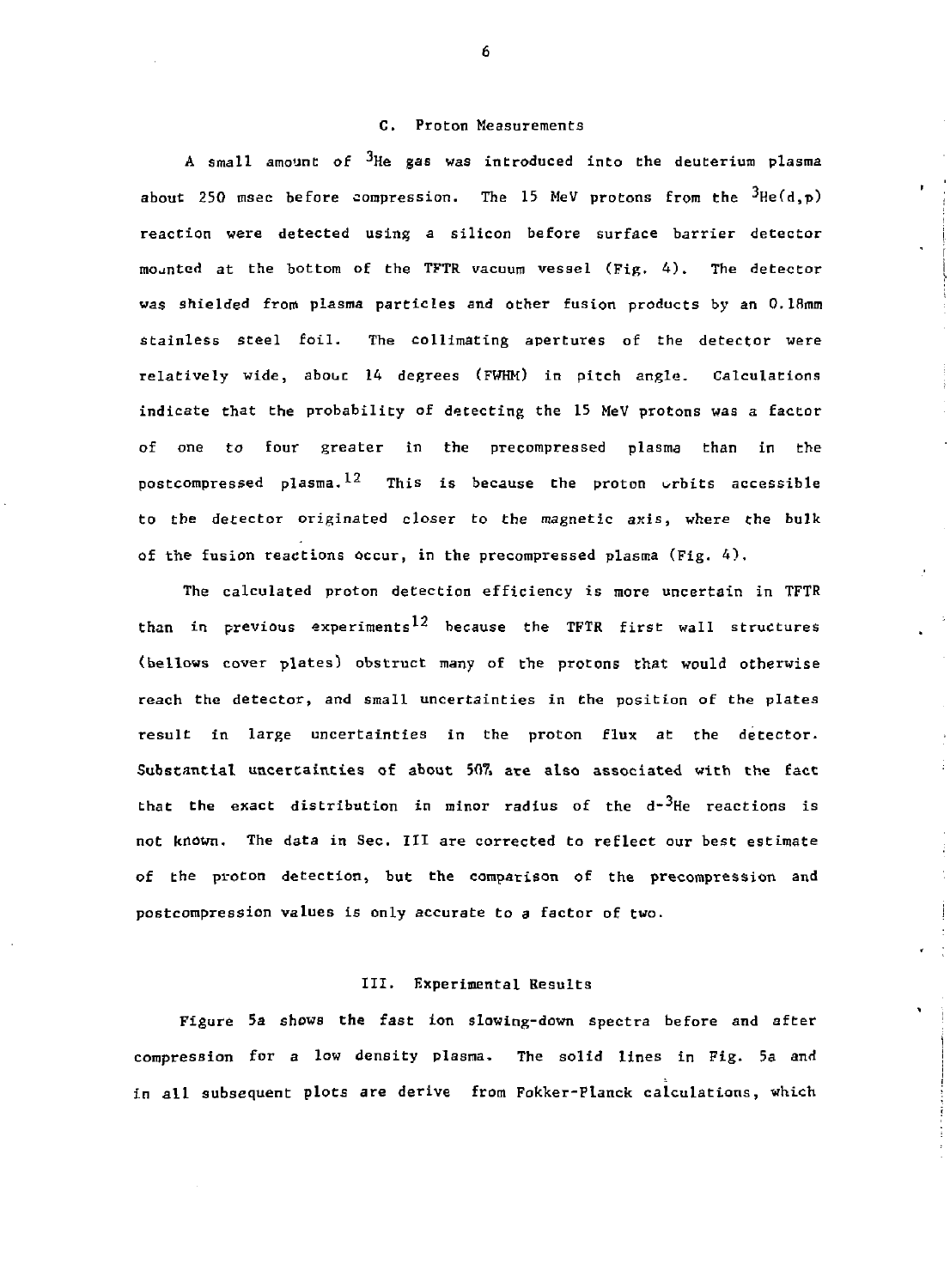will be described in Sec. IV. The injection energy was 82 keV, and the neutral beams were turned off when the compression occurred at 2.5 sec. These data were obtained during one shot using a tangentially viewing CENA module, averaged over 10 msec.

The data indicate that many ions were accelerated from 80 keV up to a maximum of 150 keV. For reasons to be discussed in Sec. IV, the highest energy expected from a compression ratio of  $1.38$  is 158 keV. The rise in the absolute magnitude of the fast neutral flux is thought to be the higher neutral density due to enhanced recycling from the inner wall, which served as a limiter for the postcompression plasma. Before compression, the limiter was a structure with vertically movable blades at a fixed toroidal location of about 72 degrees from the CENA module sightline.

As a result of compression, the neutron yield increased by a factor of 5.5 above the steady-state, precompression value (Fig. 5b). On this figure and on all subsequent plots of fusion product results, the dashed curves are derived from calculations which will be discussed in Sec. IV. Because of the high signal levels, statistical errors are insignificant on the scale of the figure. However, the detector calibration changes as the plasma is compressed, and the representative error bar at the peak neutron flux on this and subsequent figures reflects the uncertainty due to this systematic calibration error.

The increase in the neutron yield is due both to the rise in the deuterium target density, which adiabatic scaling predicts to be a factor of 1.9, and to the acceleration of the beam ions, since the  $d(d,n)$ reactivity (ov) increases by a factor of 3.2 when the deuteron energy goes from 80 keV to 150 keV. Subsequently, the neutron emission decays as the beam ions undergo Coulomb relaxation.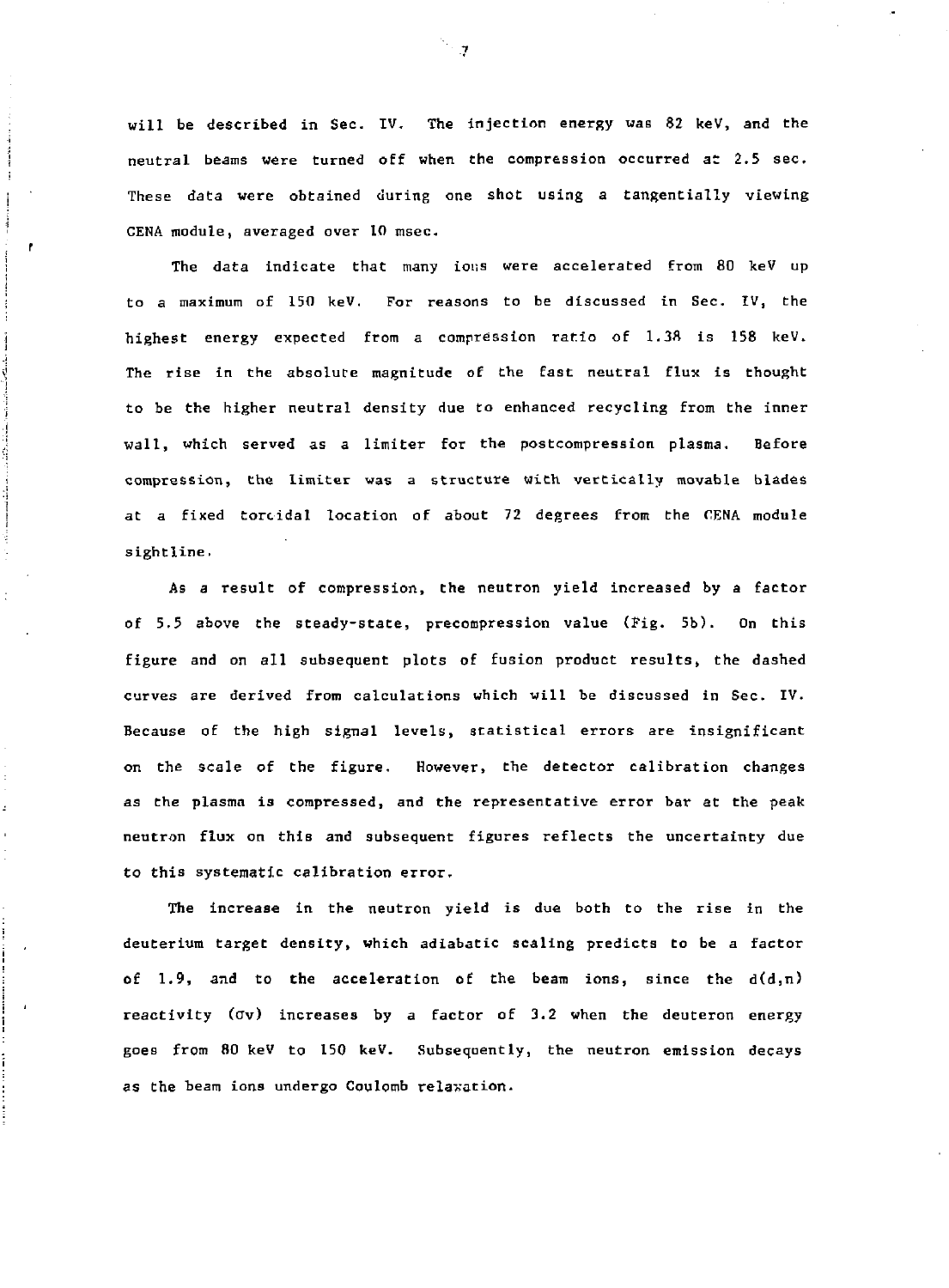The time evolution of the proton yield (Fig. 5c) is similar, except that the rise is much larger. This factor of ten to forty is due to the steeper energy dependence of the  $3$ He(d,p) fusion cross section (o) which is ten times greater at 150 keV than at 80 keV. Prior to compression, the emission is nearly constant, indicating that the <sup>3</sup>He density reached a steady state. Following compression, the decay is more rapid than for the neutron emission, since the  $3He(d,p)\alpha$  cross section has a much stronger energy dependence. The fast ion, neutron, and proton measurements for a higher density plasma  $[n(e)\ell \sim 2.3 \times 10^{19} \text{ m}^{-2}]$ , with a 12% lower electron temperature (2.8 keV), are shown in Fig. 6. The most noticeable difference is the faster decay rate of the fusion products after compression, which is consistent with the higher collisionality in this plasma.

For neutral beam injection throughout the compression phase, the results of the three measurements are depicted in Fig. 7. The density in this case was comparable to the first condition discussed  $\lceil n(e) \rceil \sqrt{1 \cdot 3} \times 1$  $10^{19}$  m<sup>-2</sup>). The similarity between the fast neutral and fusion product measurements for the two low density plasmas shows that the signals are dominated by the beam ions accelerated by compression to high energy, rather than the 82 keV ions that continue to be injected.

The effect of weaker compression  $(C = 1.12)$  on the fast ion distribution was studied by compressing the plasma in 15 msec into the center of the TFTR vacuum vessel, and then allowing the plasma to undergo "free expansion" in minor radius until contact with the limiter was restored. For this case (Fig. 8), the beams were turned off prior to compression, and the electron density was fairly low  $[n(e) \ell \nu 1.5 \times 10^{19} \text{ m}^{-2}]$ . During free expansion, the fusion emission increased only slightly, indicating that for this rate of compression, the acceleration is nearly balanced by Coulomb drag.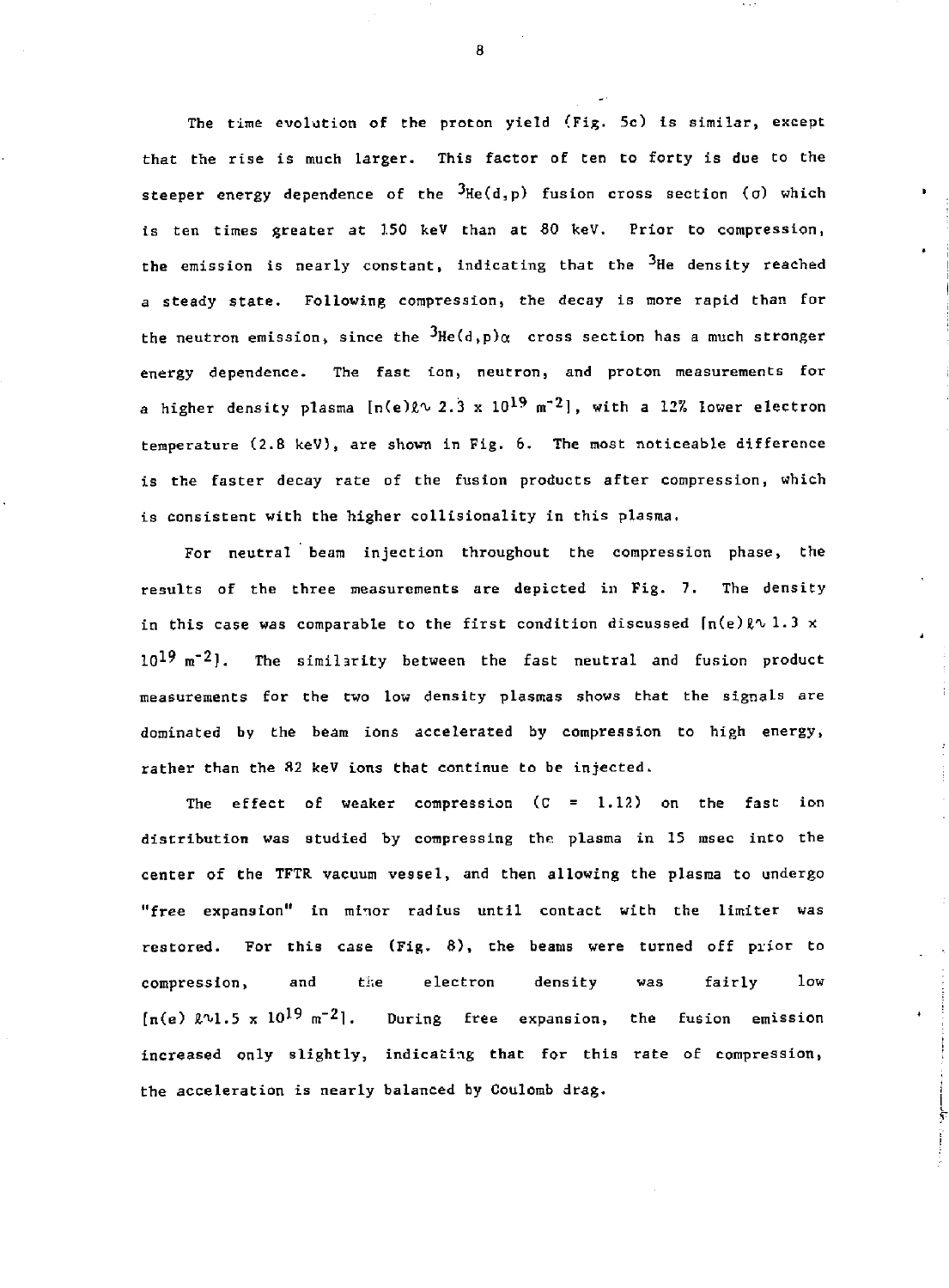In contrast to the full compression cases, the 15 HeV proton detection efficiency for free expansion plasmas is calculated to be a factor of two higher in the postcompression phase than the prccompression phase - However, uncertainties in the  $d-3$ He emission profile, and in the positioning of the TFTR bellows cover pljtes, once again make the comparison of the  $d-<sup>3</sup>$ He emission levels before and after compression accurate only to within a factor of two

# IV. Bounce-Averaged Fokker-Planck Simulations

A bounce-averaged Fokker-Planck program was used to simulate the slowing-down spectra and the fusion product yields before and after compression. The Boltzmann equation was solved for Che ion distribution function during neutral beam injection up to the time of compression, at which point the calculation was terminated and the distribution function stored.

Since the compression time  $(0.15$  msec) is much shorter than the collision time (M50 msec) for the beam ions, it is assumed that the angular momentum of the beam ions about the major axis  $(\mathbb{R} \cdot \mathbb{V}_{\frac{1}{10}} \supseteq \mathbb{R} \cdot \mathbb{V}_{\frac{1}{10}}^+ )$  and the magnetic moment ( $\mu = mv_1^2/2B$ ) are invariant quantities. The energy of an ion after compression should therefore be

$$
E' = E' || + E'_{\perp} = C^2 \cdot E || + C \cdot E_{\perp}
$$
 (1)

The unprimed and primed quantities are the values of parameters before and after compression respectively, and the compression ratio (C) equals  $R/R$ .

Before compression, the ion energy distribution function from the tangential analyzer (Fig. *5a}* cuts off at the injection energy of 82 keV. It is expected that these tangentially injected ions do not undergo

 $\ddot{r}$  .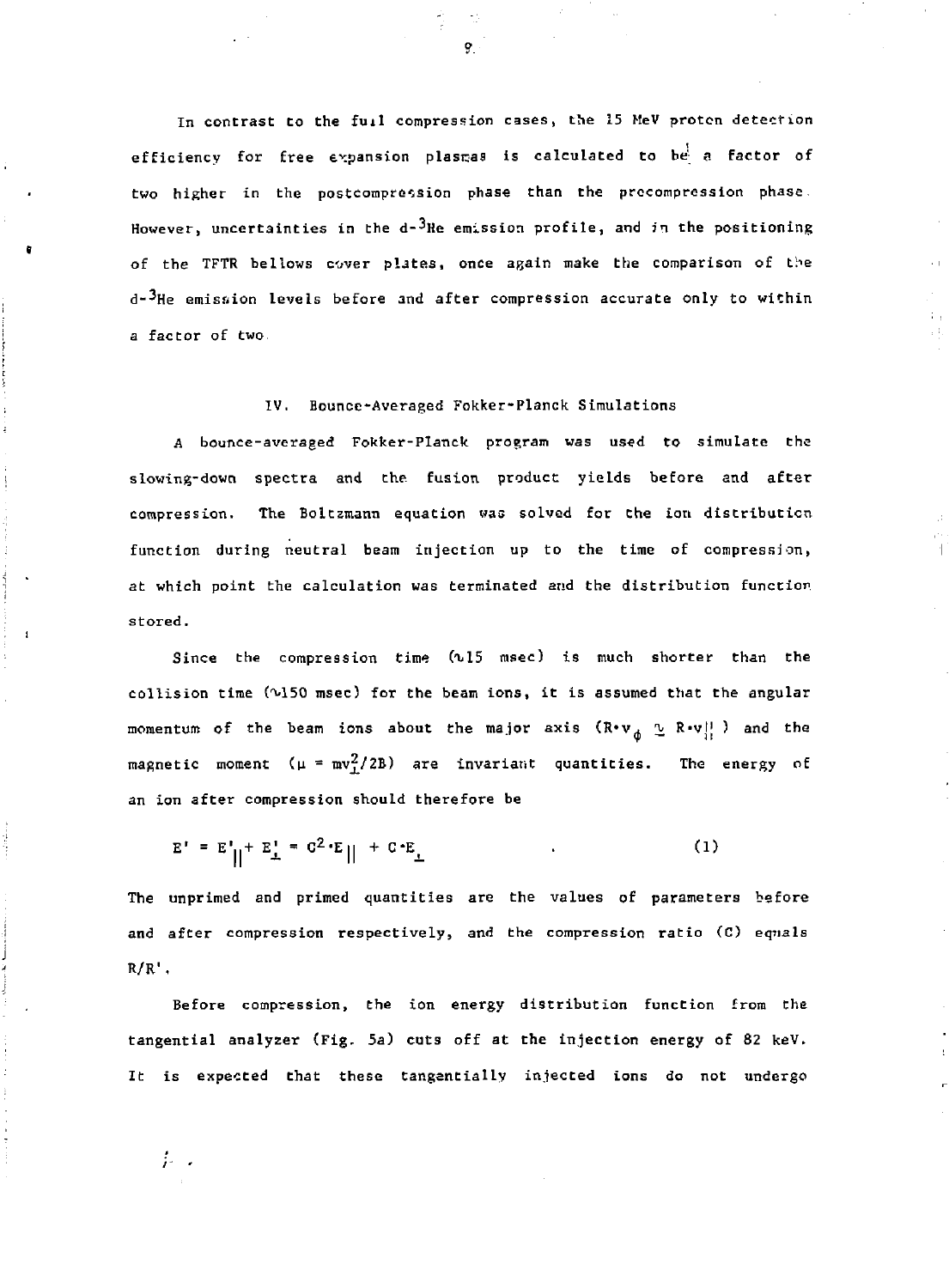appreciable pitch angle scattering before they are lost as charge-exchange neutrals, and thus will experience the maximum  $C^2$  acceleration predicted for ions moving exactly along the magnetic field. The observation of fast ions up to 150 keV immediately after compression  $(C = 1.38)$  appears to confirm this scenario.

To simulate the data accurately, the proper experimental geometry before and after compression had to be included in the code. Since the charge-exchange analyzer viewed a chord integral of neutrals coming from ions with a range of pitch angles, the acceleration experienced by the ions below the injection energy was expected to vary. Furthermore, the analyzer sightline relative to the plasma also changed with major radius during compression, leading to the distortion of the shape of the distribution after compression evident in Fig. 5a. The Fokker-Planck code was used to follow the ion distribution in time as a function of energy, pitch angle, and minor radius before compression. This distribution was then saved in a disk file as an intermediate step, and it was read when the code was run to simulate the discharge after compression. For this part of the calculation, the compression ratio (C) was used to scale the changes in the background plasma temperature and density profiles.

Each of the two beamlines installed for this phase of TFTR operation consisted of three ion sources which injected at different tangency radii. Since two of the six sources were used in the compression experiments, their injection angles and acceleration voltages were simulated by repeating the deposition calculation for each source to obtain the total initial beam ion distribution in the plasma. The program also included the usual effects of classical collisional slowing down, energy diffusion and pitch angle scattering, and charge-exchange loss. The long collisional relaxation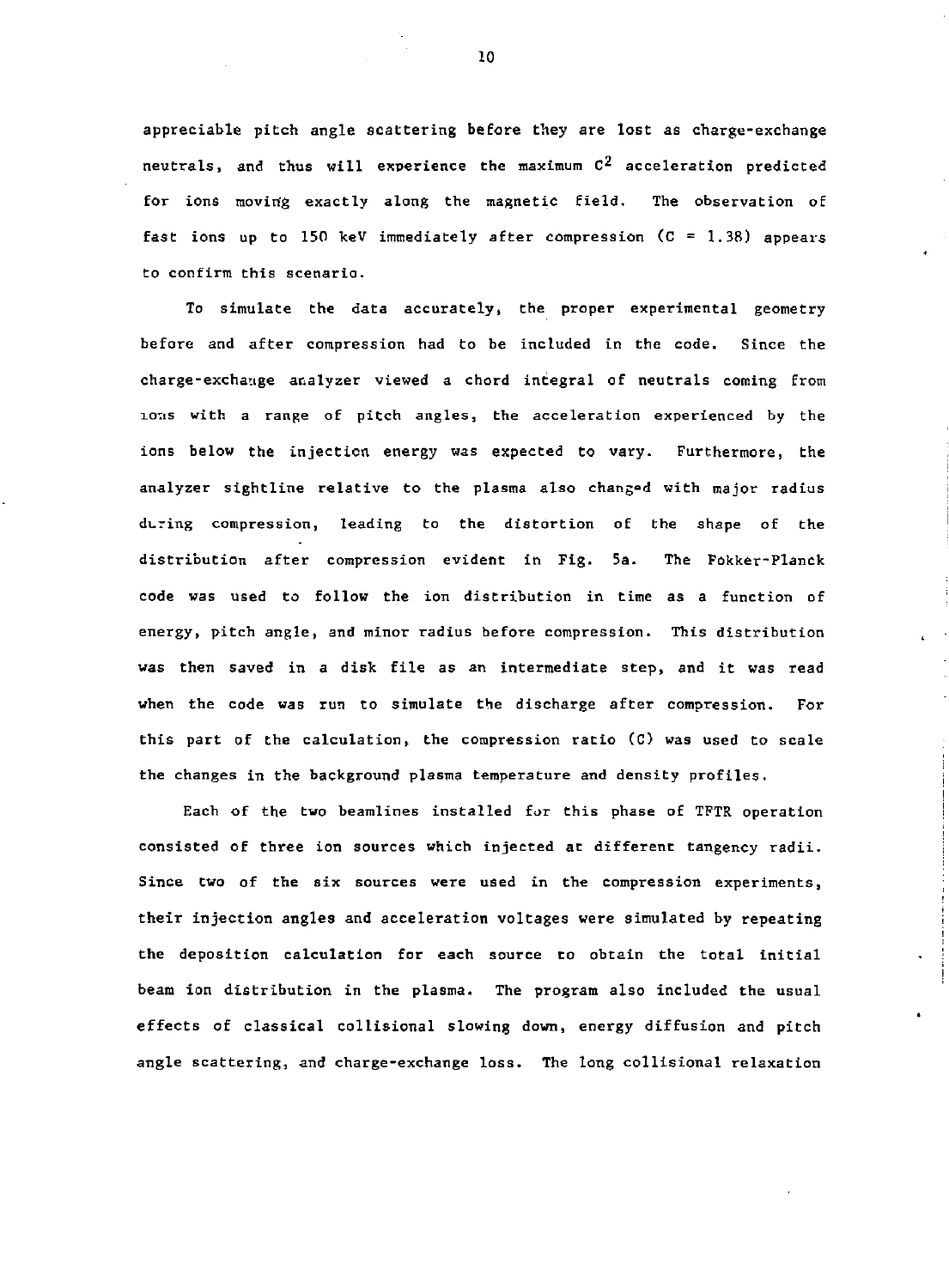time of the beam ions relative to the compression time allowed us to assume instantaneous compression in this model.

Contour plots in velocity space before and after compression are shown in Figs, 9a and 9b, respectively. The plasma was divided into ten evenly distributed radial shells for this calculation, and these plots were obtained for a central shell. The ordinate corresponds to the perpendicular velocity, and the abscissa corresponds to parallel velocity. There is a factor of ten between each contour, and the "trapping boundaries" are evident at  $v_{\parallel}$  / $v_{\perp}^{\prime}v_{\pm}$  0.2.

Since the beams have reached equilibrium in the precompression contour plot (Fig. 9a), there is both an enhancement around the injection energy as well as a spread in the beam velocity distribution due to energy diffusion and pitch-angle scattering. After compression, the velocities o'. all of the ions increase. The postcompression contour plot (Fig. 9b) shows a distortion in the direction of increasing parallel velocity. This is because ions with parallel velocity are accelerated by a factor equal to the compression ratio, whereas those with perpendicular velocity only see a change proportional to the square root of this ratio.

The fits to the charge-exchange spectra discussed in the preceding section were obtained by integrating the product of the calculated fast ion distribution function and a calculated neutral density profile using a one-dimensional model<sup>13</sup> for its profile shape. Since the variation of the neutral density in time during compression was not known, the absolute magnitude of the charge-exchange signal could not be calculated. However, the shapes of the predicted spectra (solid lines in Figs. 5a, 6a, and 7a) are in reasonable agreement with the experimental data, so the energy gained by fast ions during compression and their subsequent decay appear to be consistent with classical expectations.

 $1<sup>i</sup>1$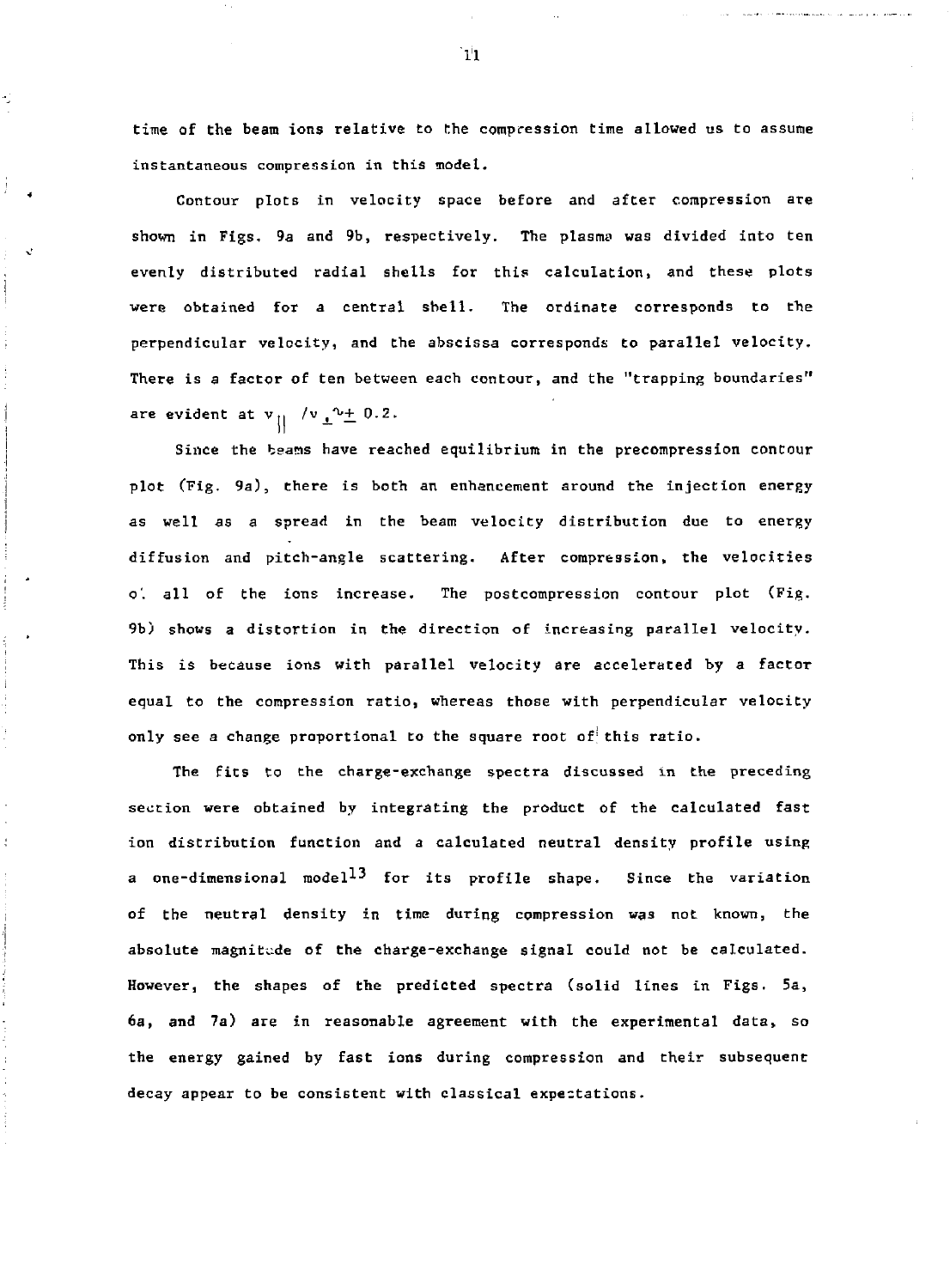The fusion neutron yield was also calculated concurrently by the Fokker-Planck code, and the predictions are compared with experiment in Figs. 5b, 6b, and 7b. The absolute value of the calculated yield before compression, assuming 2.1 MW deuterium beams in a 100% deuterium plasma, exceeded the data by a factor of two. Since relative changes in the yield with compression were of primary interest, however, and considering the uncertainties in the neutron detector calibration, deuterium concentration, and neutral beam species ratios and deposition profiles, the code results were normalized to the precompression level.

The electron temperature did not rise in accordance with adiabatic scaling, but the increase was about 30% lower on average than expected. The .ason for the anomalous electron behavior is not yet understood,  $3$ and the temperatures measured with the electron cyclotron emission (ECE) radiometer diagnostic were used in the Fokker-Planck program instead of the expected values for postcompression plasmas.

In the simulation, the fast ion distribution function was compressed and allowed to undergo Coulomb relaxation for 100 msec. The electron and ion temperatures and the electron densities were varied by *+\_* 10% to reflect uncertainties in the measurements of the background plasma parameters. Their effects in setting upper and lower limits on the predicted fusion reactions are shown by the dashed lines on the plots of neutron yield and proton production. The beams continued to fuel the plasma in the case where they remained on during compression (Fig. 7b), and the highest peak neutron yield of 6 x  $10^{14}$  sec<sup>-1</sup> was achieved under these conditions.

The total proton yield from the <sup>3</sup>He(d,p)a reaction was also simulated at the same time that the neutron and fast neutral predictions were being calculated. The target plasma for this part of the simulation was assumed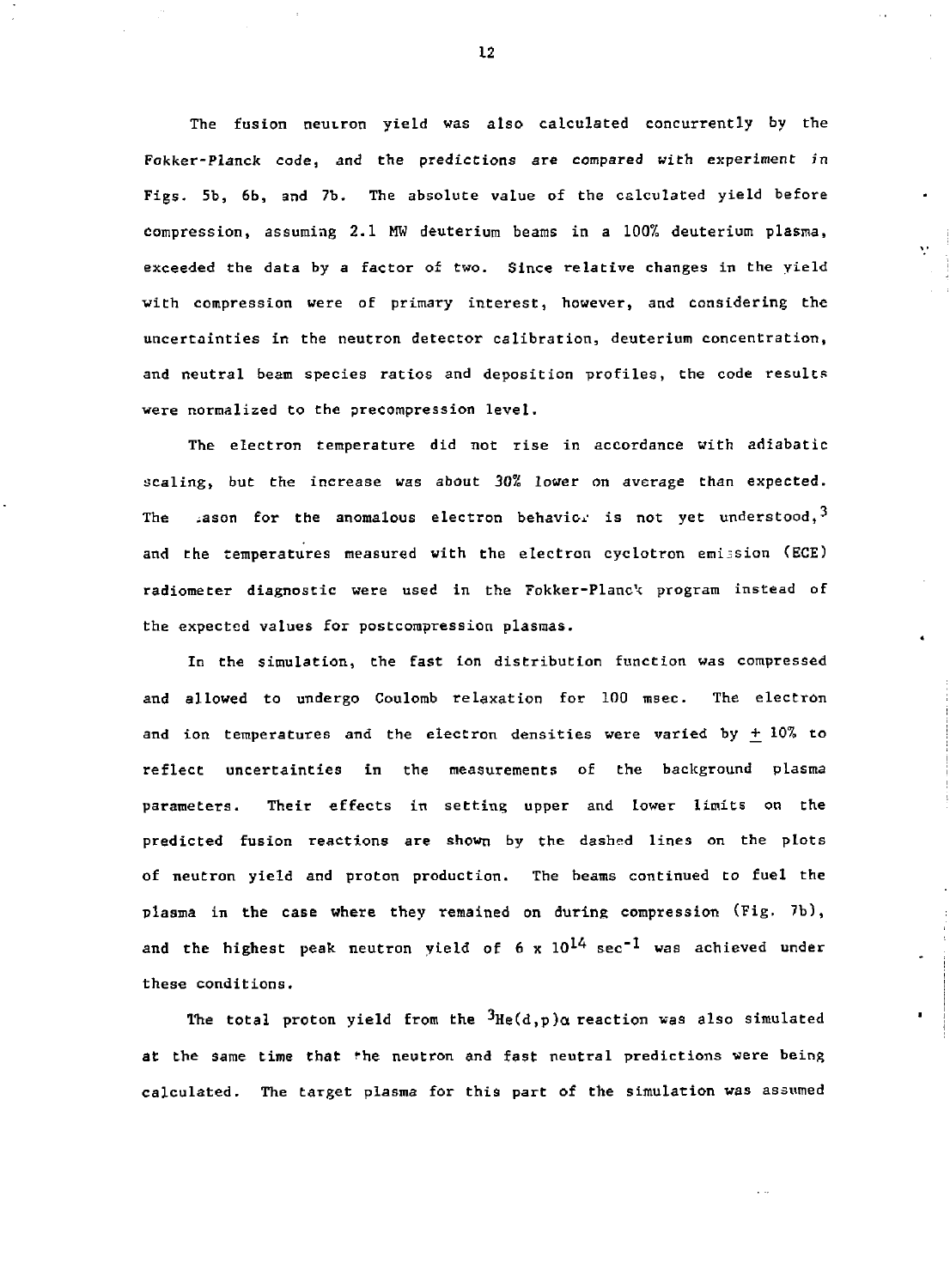to be entirely helium since its actual concentration was not known, and its magnitude was normalized to the precompression measurement. The  ${}^{3}$ He(d,p)a fusion reactivity increases by a factor of 14 as the deuteron energy varies from 80 keV to 150 keV, and this dramatic rise in the reaction rate due to compression is evident in the data (Figs. 5c, 6c, and 7c). Although the code results do not simulate as large an increase, they are reasonable considering the uncertainties in both the calculations and the data,

# V. Conclusions

Fast ion measurements during adiabatic toroidal compression in TFTR have shown that beam ions injected at 80 keV are accelerated to energies up to 150 keV after compression, in accordance with expectations for a compression ratio of 1.38. Using the assumptions of conservation of angular momentum and magnetic moment to vary the beam ion distribution in a bounce-averaged Fokker-Planck program, the calculated fast ion slowingdown distributions agreed with the shape of the spectra from charge-exchange measurements. The measured neutron production and the proton yield from the  $3\text{He}(d,p)\alpha$  reaction were also simulated with the Fokker-Planck code, and its predictions for their relative changes with time are generally in agreement with experiment.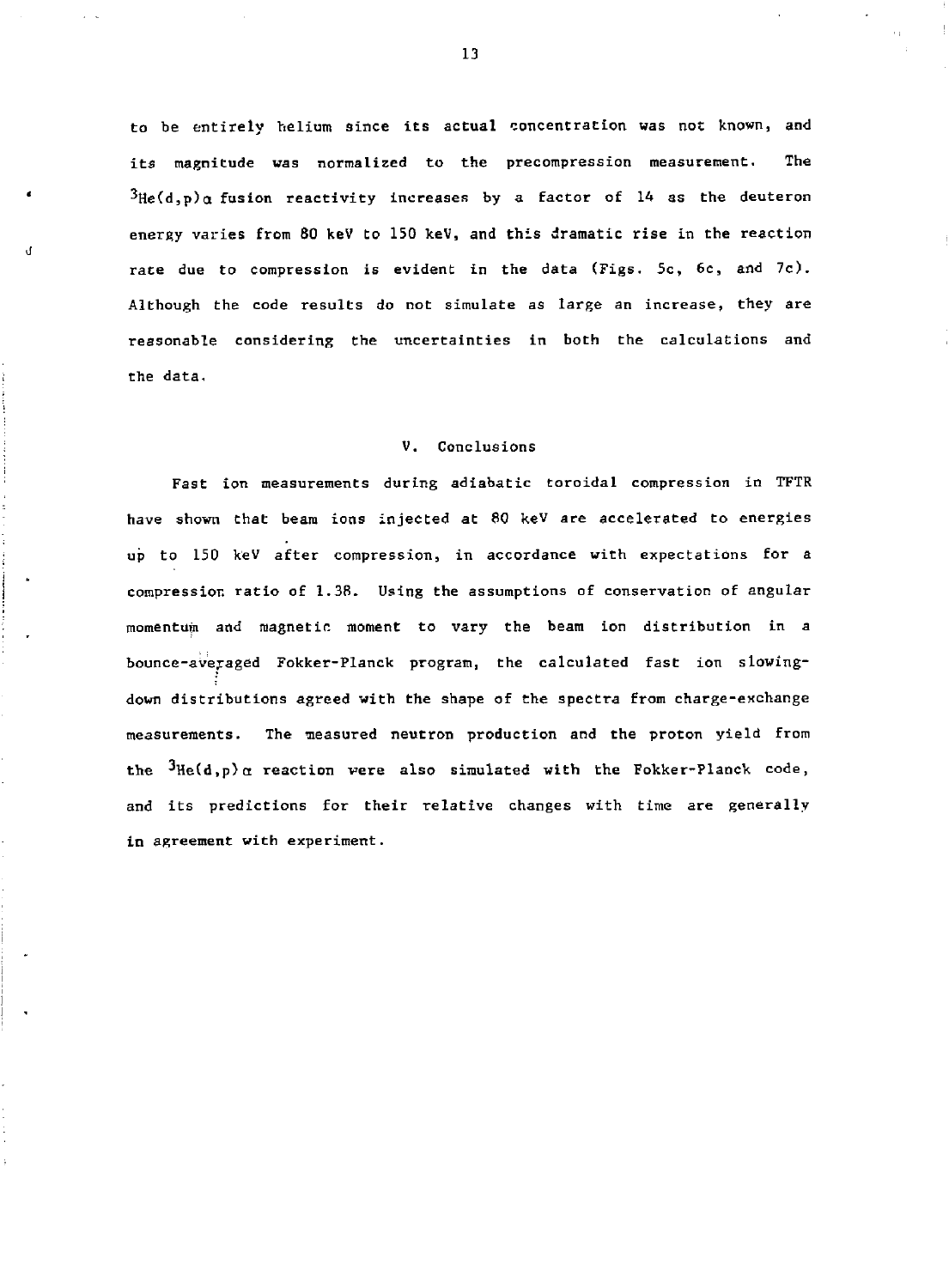# Acknowledgments

The authors wish to express their gratitude to the many physicists, engineers, and technicians who were responsille for the construction and successful operation of TFTR and the neutral beam injection systems. *We* would also like to thank Dr. R. Goldston for helpful discussions concerning the Fokker-Planck simulations. This work was supported hy U.S. Department of Energy Contract DE-AC02-76-CHO-3073.

 $\mathbf{Y}=\mathbf{X}$ 

 $\mathbf{b}$  .

÷, ÷,

 $\ddot{\phantom{a}}$ 

 $\mathbf{r}$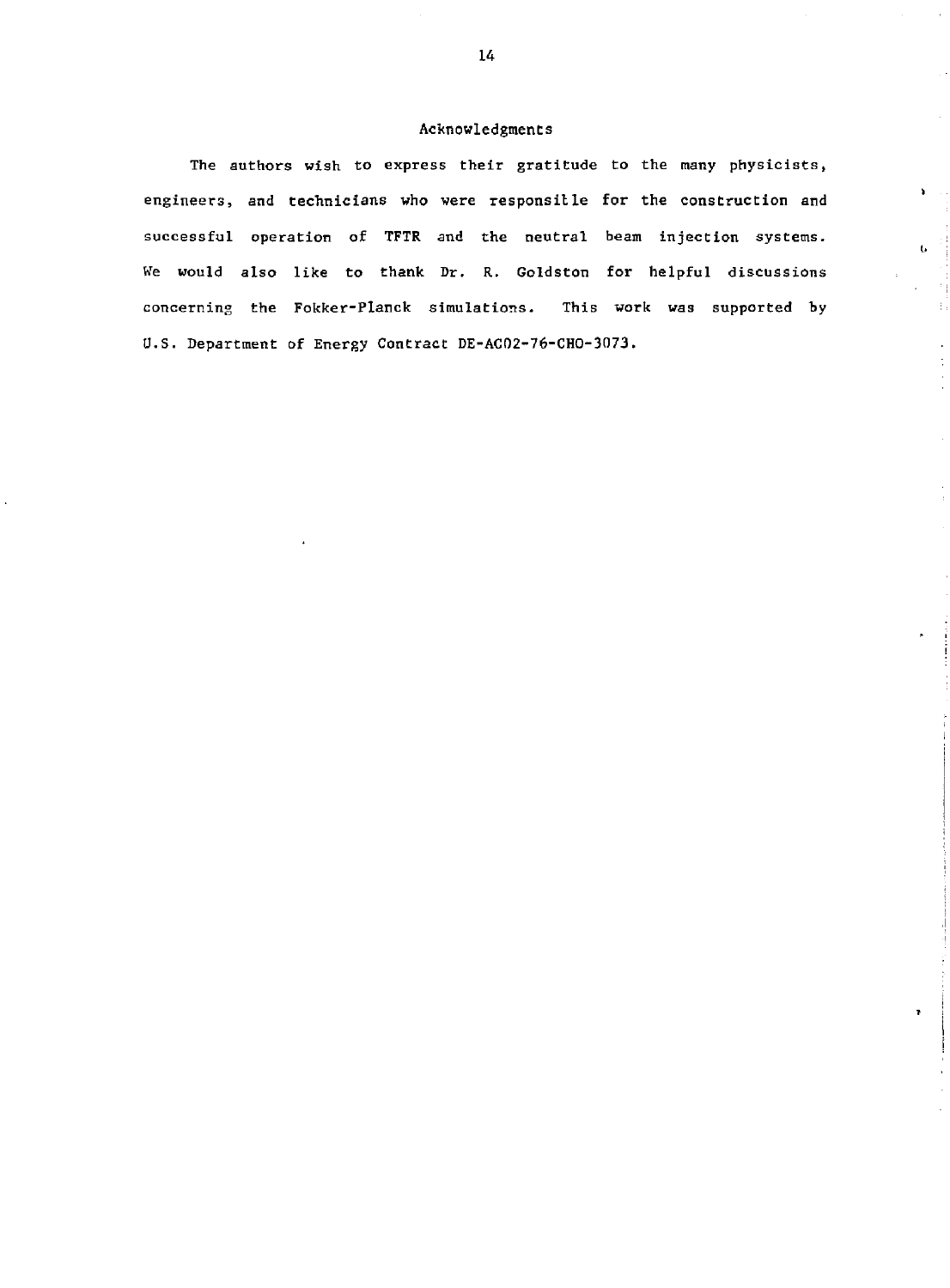#### References

 $1_H$ .P. Furth and S. Yoshikawa, Phys. Fluids 13, 2593 (1970).

 $2R.A.$  Ellis, H.P. Eubank, R. Goldston, R.R. Smith, and T. Nagashima, Nucl. Fusion *16\_,* 524 (1976).

- \* <sup>3</sup>G. Tait, J. Bell, M.G. Bell, M. Bitter, W.R. Blanchard, et al., in Plasma Physics and Controlled Nuclear Fusion Research (Proc. 10th Int. Conf. London, 1984) Vol. 1, IAEA, Vienna (1985) 141.
	- $^4$ K.-L. Wong, M. Bitter, G. Hammett, W. Heidbrink, H. Hendel, et al., Phys. Rev. Lett. 5', 2587 (1985).
	- 5s.S. Medley, Princeton Plasma Physics Laboratory Report No. PPPL-1770 (1980); also A.L. Roquemore, G. Gammel, G.W. Hammett, R. Kaita, and S.S. Medley, Rev. Sci. Instrum. 56, 1120 (1985).
	- 6j,D. Strachan, P.L. Colestock, S.L. Davis, D. Eames, P.C. Efthimion, <u>et al</u>., Nucl. Fusion 21, 67 (1981); also H.W. Hendel, K. Matsuoka, and L.E. Samuelson, Proc. Fourth ASTK-EURATOM Symp. on Reactor Dosimetry C0NF-820321/V2, Nat- Bureau of Standards, Washington (1982) 94.  $7R.E.$  Chrien and J.D. Strachan, Phys. Fluids  $26$ , 1953 (1983).  $8$ J.G. Cordey, Nucl. Fusion 16, 499 (1976); also R.J. Goldston, Ph. D.
	- Thesis, Princeton University (1977).
	- \*G. Zankl, *J.* Strachan, R. *Lewis,* W. Pettus, and J. Schmotzer, Nucl. Instrum. Methods 185, 321 (1981).

 $10$ J.V. Foley, M.S. Thesis, Princeton University (1985).

 $^{11}$ L.P. Ku, J.G. Kolibal, and S.L. Liew, Princeton Plasma Physics Laboratory Report No. PPPL-2244 (1985).

12w. Heidbrink and J. Strachan, Rev. Sci. Instrum. 56, 501 (1985).

13<sub>S.</sub> Tamor, J. Comput. Phys. 40, 104 (1981).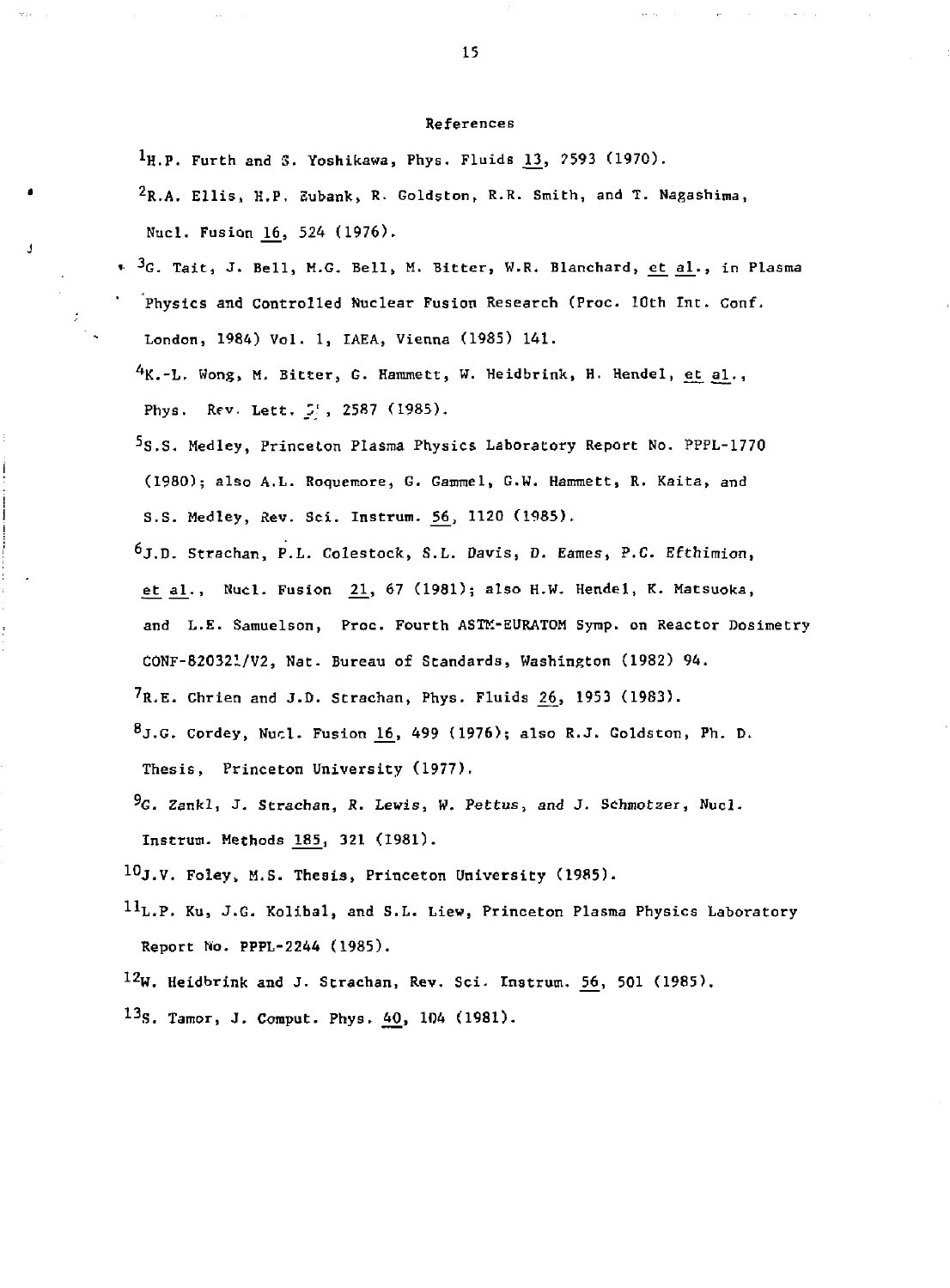#### Figure Captions

Fig. 1. Plan view of TFTR, showing the layout of the CENA array. (PPPL-85X1628)

1

- Fig. *2.* Elevation view of TFTR, showing the support structure for CENA array. The approximate positions of Che plasma before and after compression are indicated schematically by the two smaller circles within the vacuum vessel. (PPPL-85X1627)
- Fig. 3. a) Time evolution of the signal from a plastic scintillator (solid line) and from a fission detector (points with error bars) during major radius compression. b) Neutron detection efficiency as a function of major radius for the plastic scincillator (solid line) and for the fission detector (error bars). (PPPL-85X1466)
- Fig. 4. Poloidal projection of a 15 MeV proton orbit accessible to the silicon surface barrier detector at the bottom of TFTR for the precompression plasma and for the postcompression plasma. (PPPL-86X0105)
- Fig. 5. a) Slowing-down spectra for 2.1 MW deuterium beams in a 3.9 T, 445 kA deuterium plasma. The spectra shown on this and all subsequent figures were obtained using a tangentially viewing charge-exchange neutral analyzer (CENA). Data before compression are displayed with open circles with error bars (2.485 sec), and data after compression are depicted with error bars (2.515 sec) and closed circles with error bars (2.535 sec). b) Neutron production for this plasma. c) Proton yield from the  $3$ He(d,p)a reaction for this plasma. (PPPL-86X0108)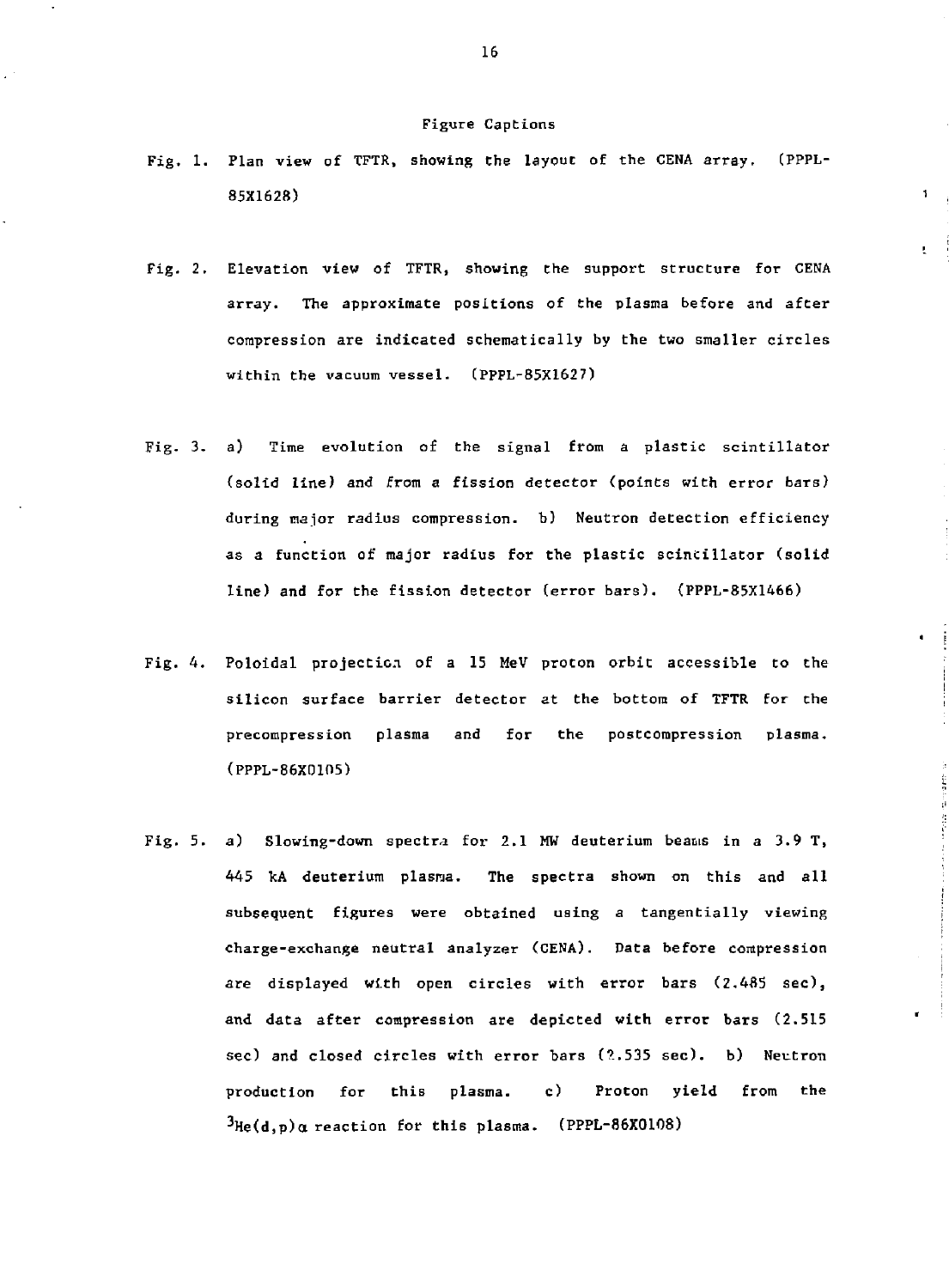Fig. 6. Slowing-down spectra from the tangentially viewing CENA (a), neutron production (b), and proton yield from the  $^3$ He(d,p)a reaction (c) for a plasma similar to Fig. 5 (3.3 T, 441 kA), but with higher density  $\{n(e) \ell^2 2.3 \times 10^{19} \text{ m}^{-2} \}$ . (PPPL-86X0106)

**Simple and the contract of the state** J.

ر<br>په

- Fig. 7 Slowing-down spectra from the tangentially viewing CENA (a), neutron production (b), and proton yield from the  $^3$ He(d,p)a reaction (c) for a plasma similar to Fig, 5 (3.3 T, 444 kA), but with the beams remaining on throughout compression (until 2.6 sec). (PPPL-86X0107)
- Fig. 8 Slowing-down spectra from the tangentially viewing CENA (a), neutron production (b), and proton yield from the  $^3$ He(d,p)a reaction (c) for *a* plasma similar to Fig. 5 (3.5 T, 590 kA), but with weaker compression (C = 1.12), followed by "free expansion" in minor radius. (PPPL-B6X0109)
- Fig. 9 a) Contour plot of ion distribution function before compression, generated by bounce-averaged Fokker-Planck program. The axes are normalized to  $v_0 = \sqrt{2m \cdot 200 \text{ keV}}$ , and each contour is separated from the next by an order of magnitude. b) Contour plot of ion distribution function after compression, generated by the sane Fokker-Planck program. (PPPL-86X0110)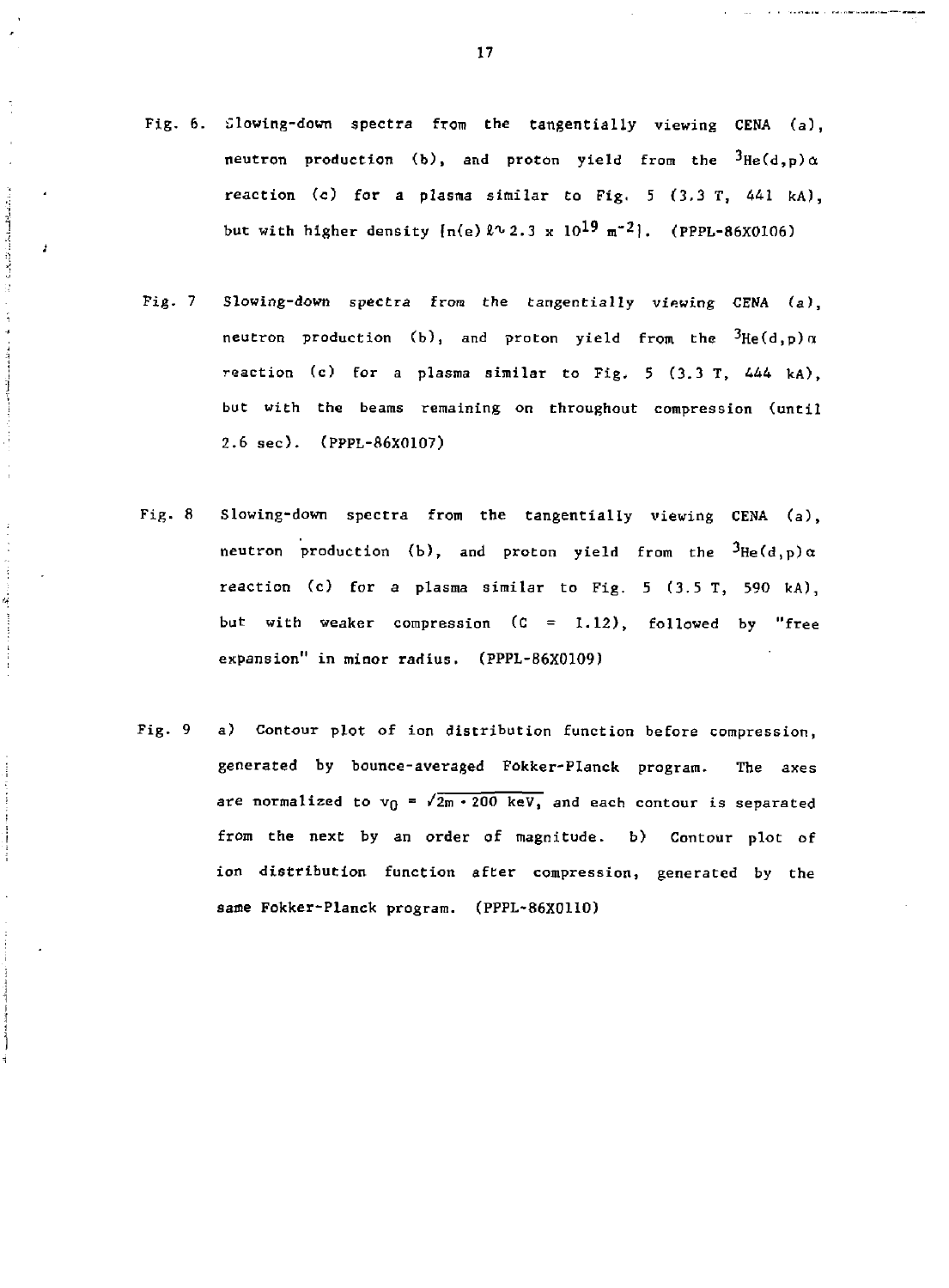



 $V(q_+)$ 

 $\tilde{\textbf{t}}$ 

 $\hat{\theta}$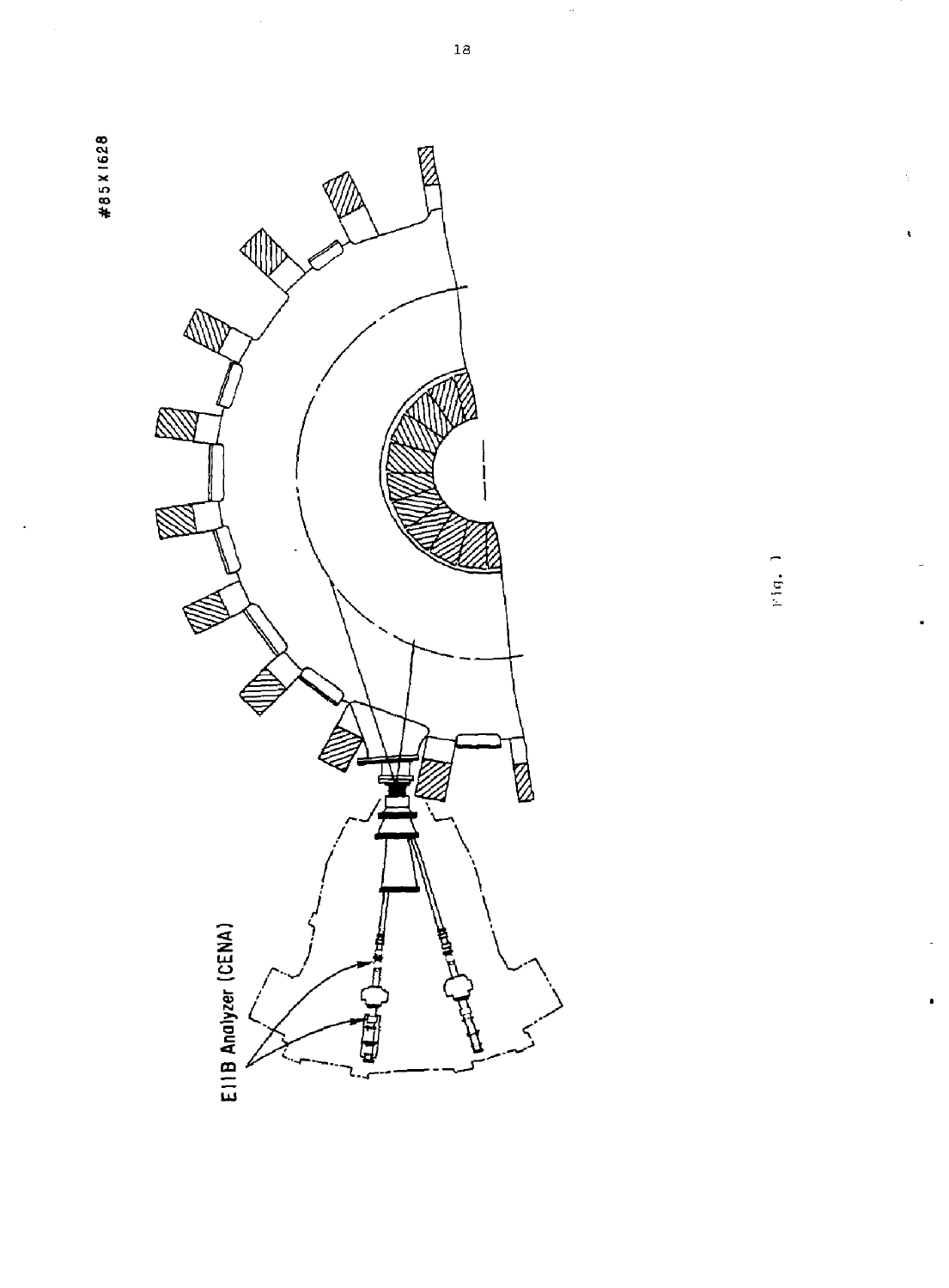

 $\ddot{\phantom{a}}$ 

 $\Delta \sim 1$ 

 $\lambda$ 

 $\vec{5}$ 

 $\omega$ 

 $\mathbf{u}$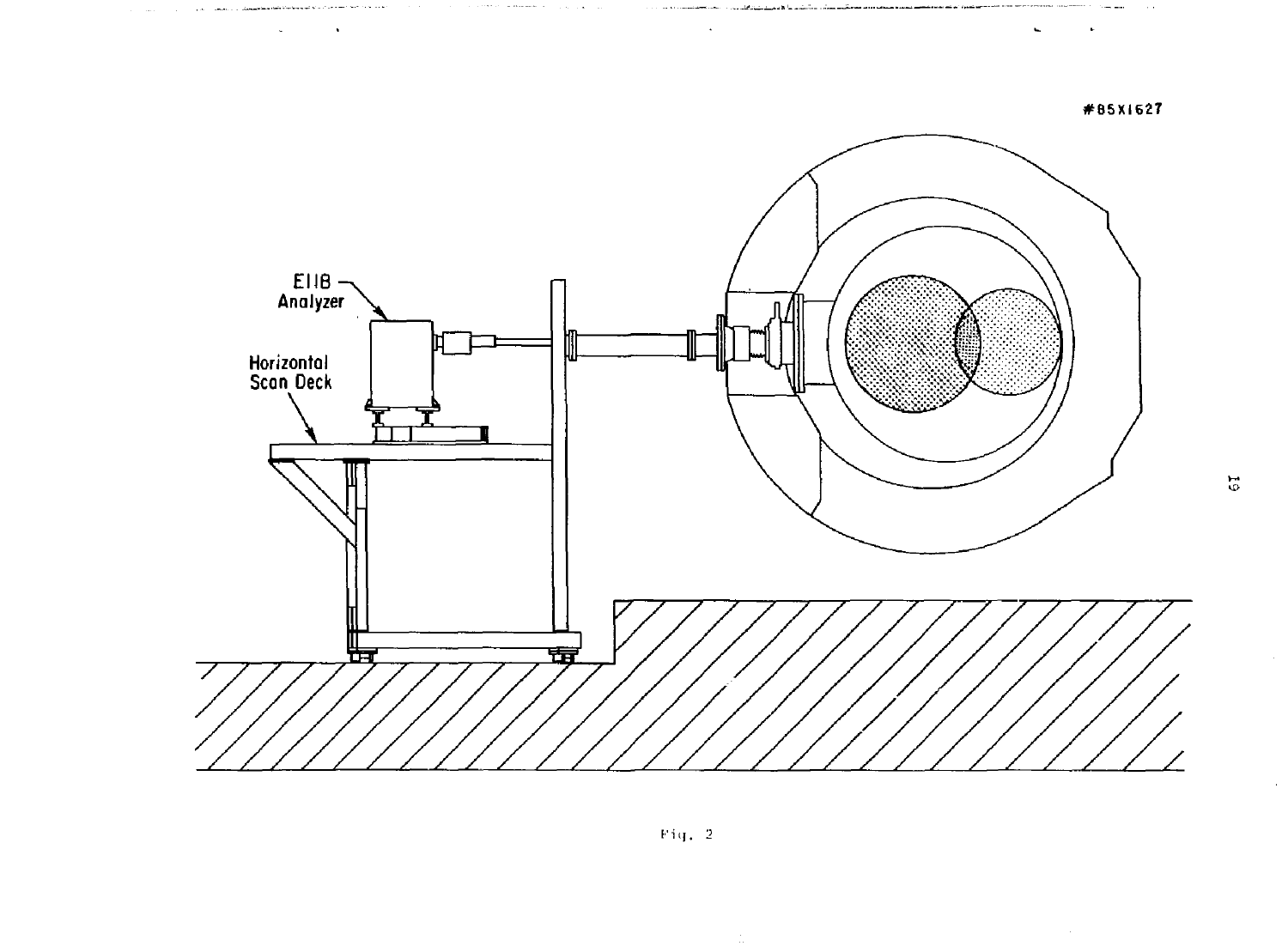

N

 $\ddot{\phi}$ 

)<br>A

**Fig. 3**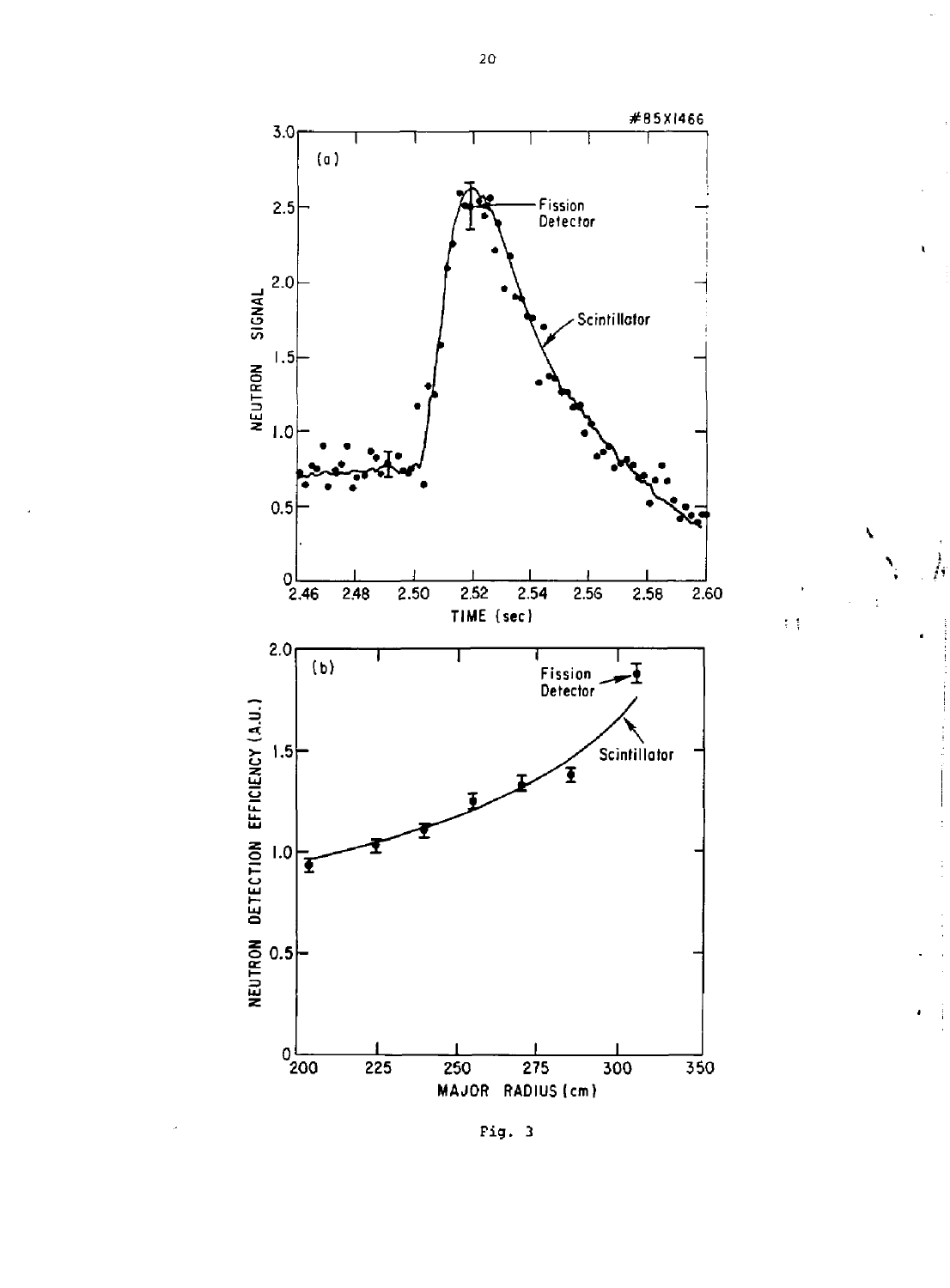

Fiq.  $4$ 

 $\overline{\mathbf{r}}$ 

 $\ddot{\phantom{0}}$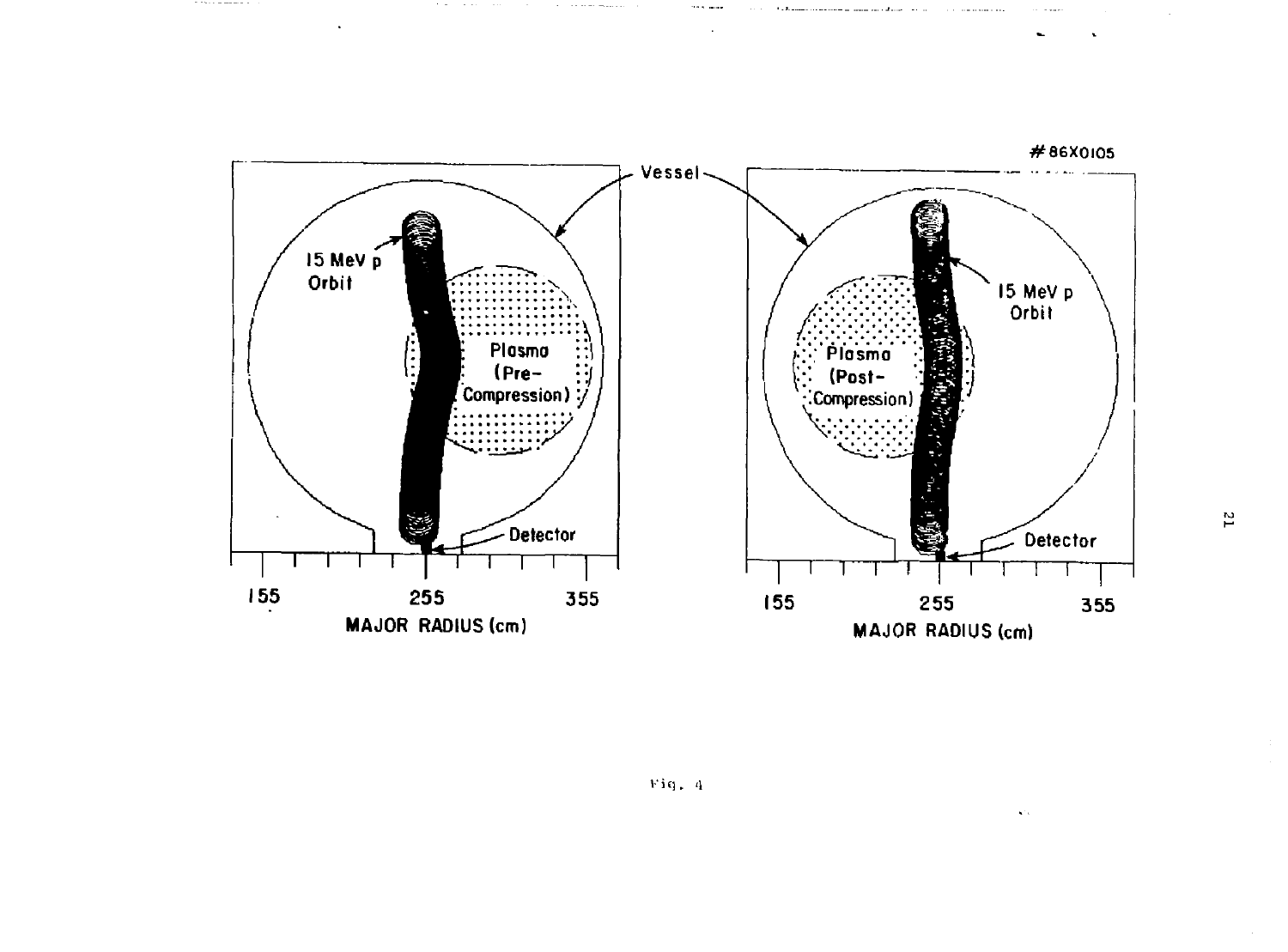

Fig . 5

ż

 $\overline{2}\,\overline{2}$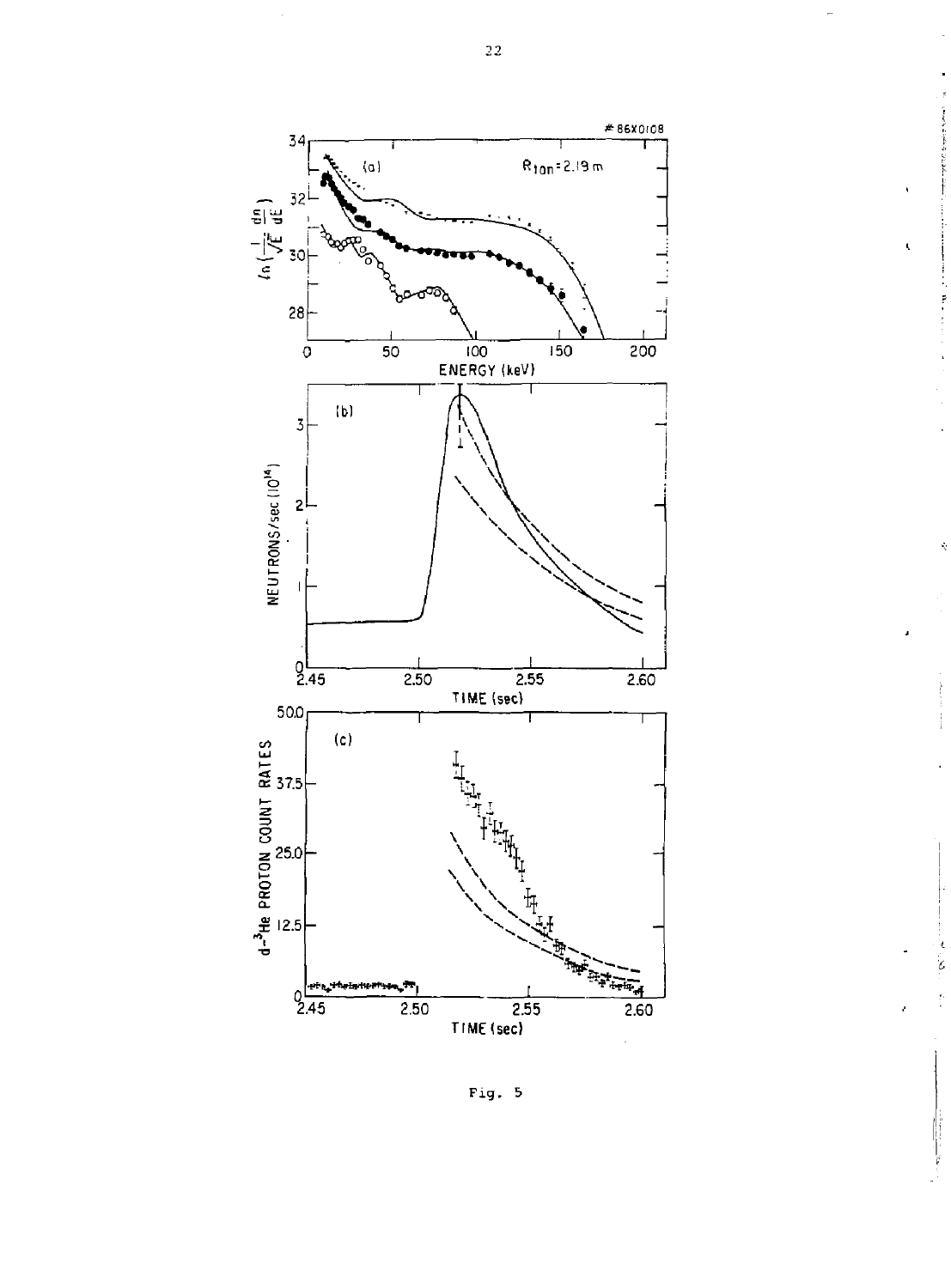

Pig. 6

 $\overline{\phantom{a}}$ 

t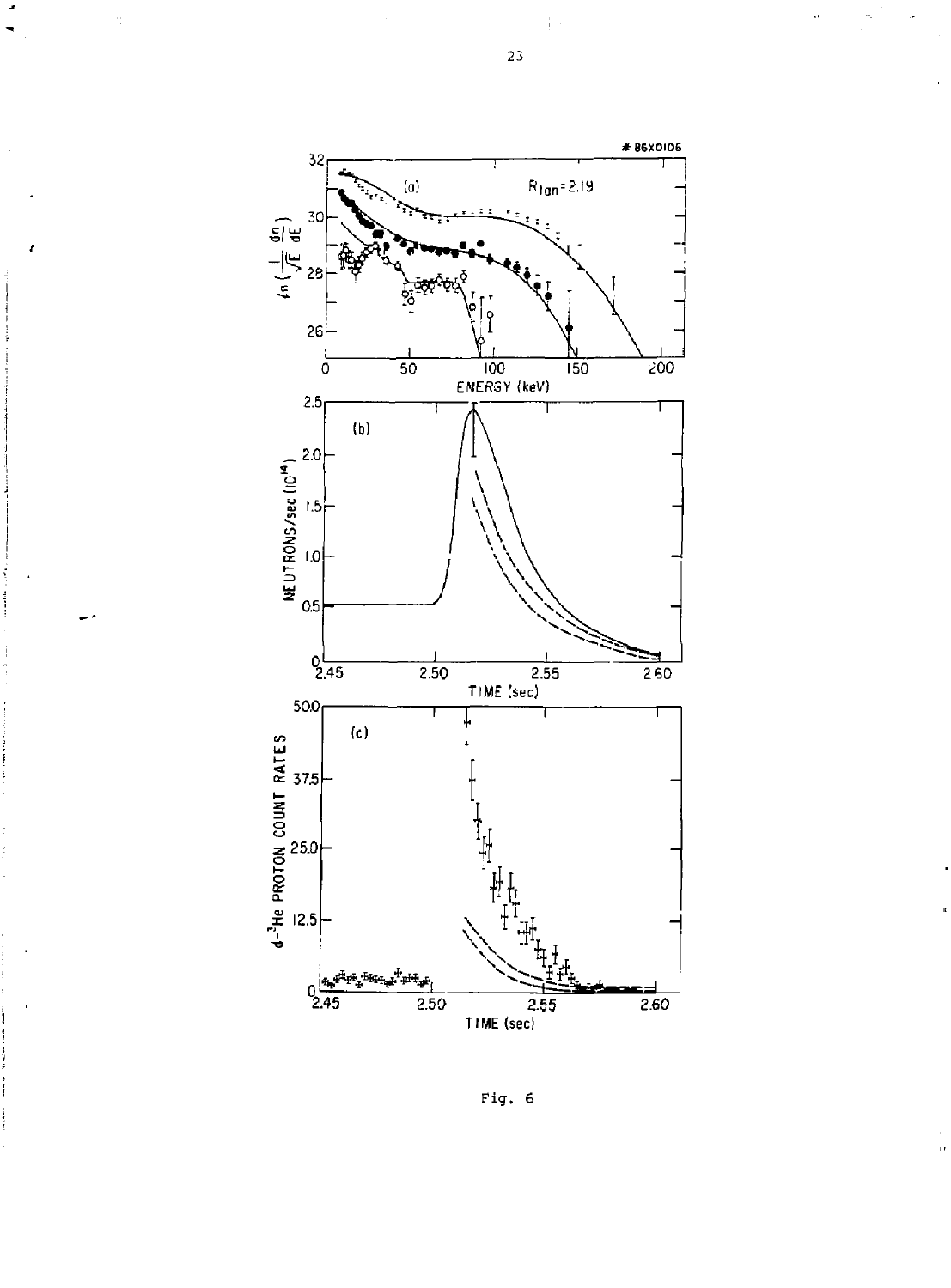

Fig. 7

 $\bar{\mathbf{v}}$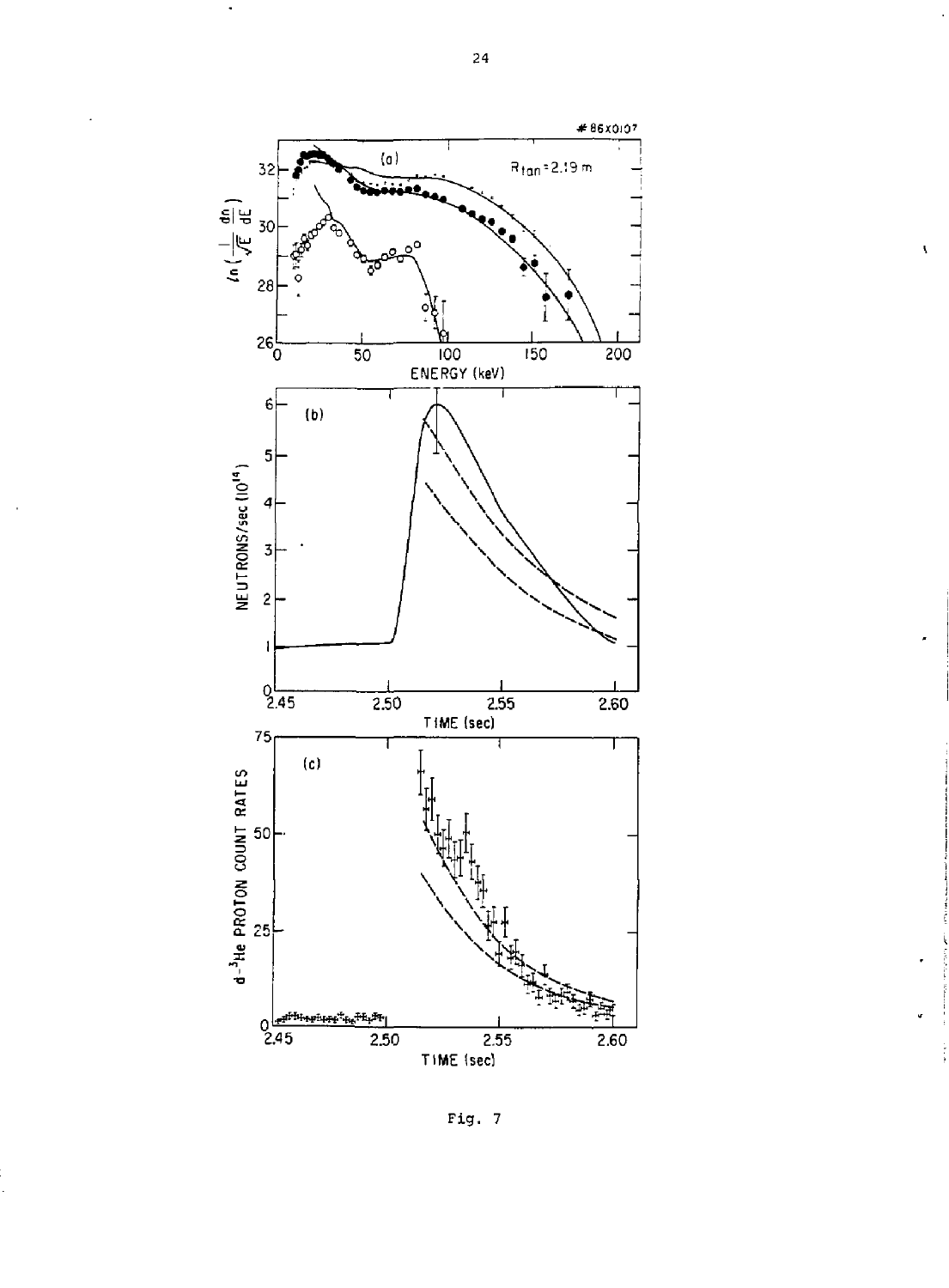

Fig. 8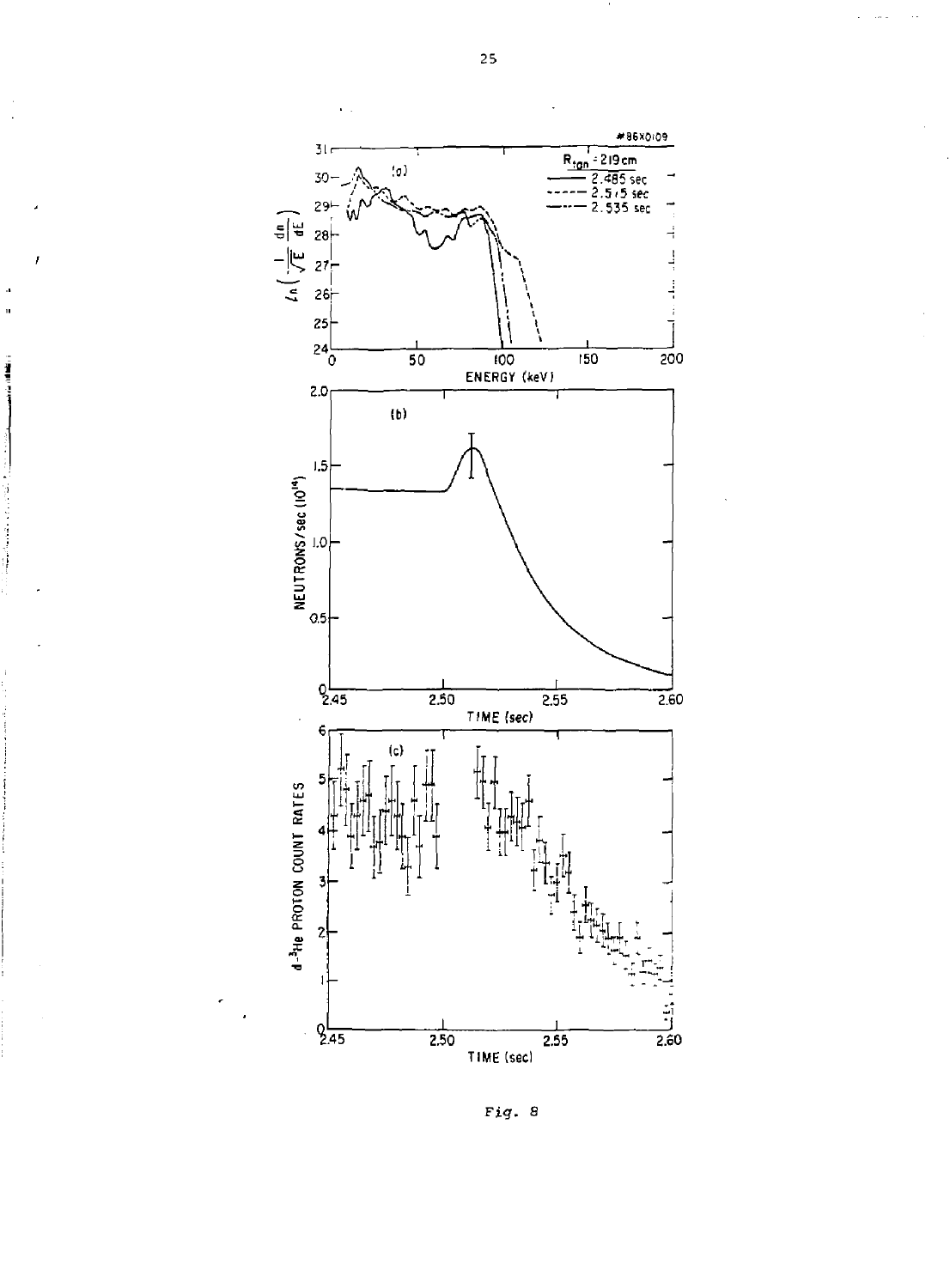

Fig. 9

 $\overline{26}$ 

 $\bar{\mathbf{V}}$ 

 $\bar{\zeta}$ 

ŗ